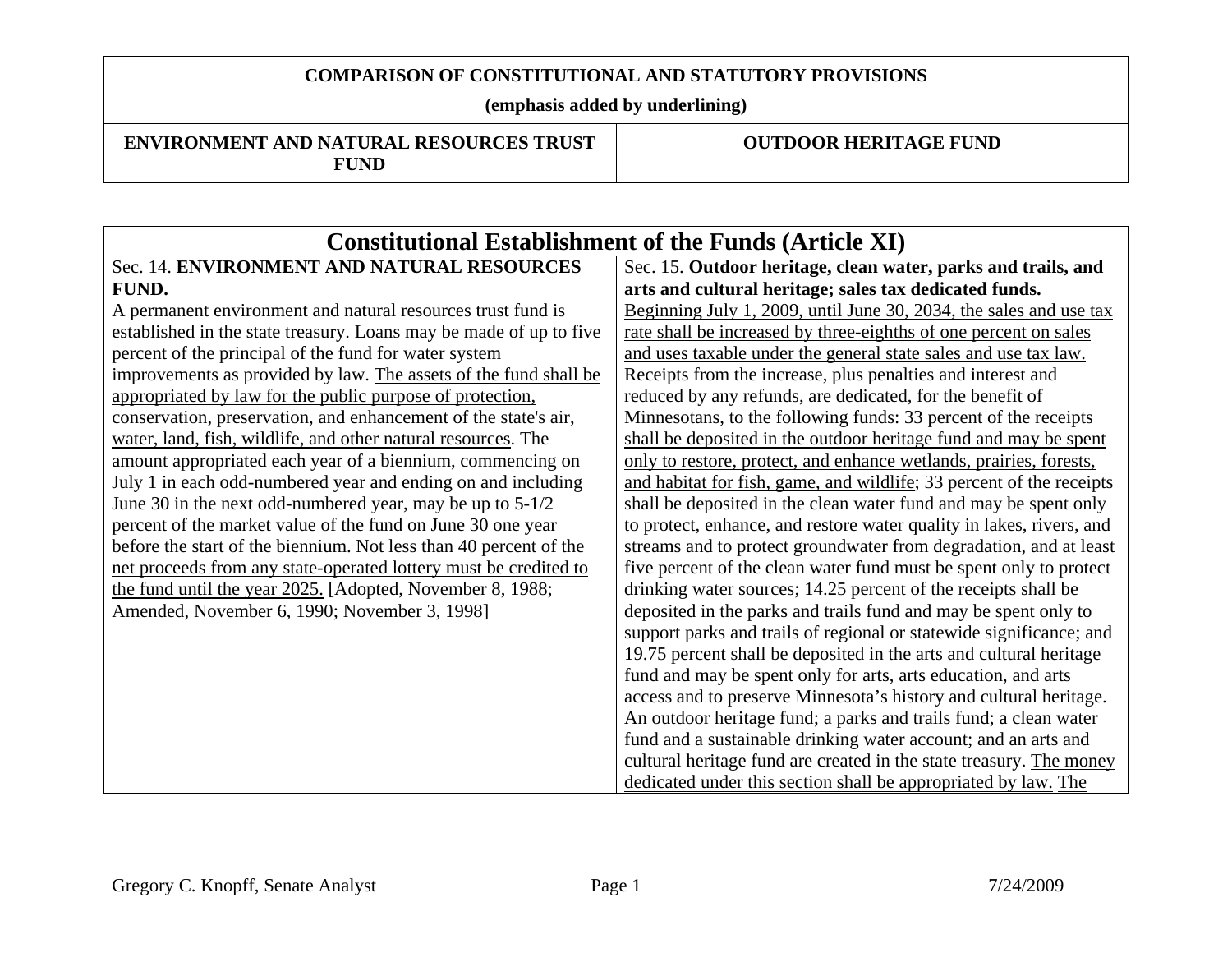| <b>ENVIRONMENT AND NATURAL RESOURCES TRUST</b><br><b>FUND</b>                                                                                                           | <b>OUTDOOR HERITAGE FUND</b>                                                                                                                                                                                                                                                                                                                                                                                                                                                                                                                                                                                                                                                                                                       |
|-------------------------------------------------------------------------------------------------------------------------------------------------------------------------|------------------------------------------------------------------------------------------------------------------------------------------------------------------------------------------------------------------------------------------------------------------------------------------------------------------------------------------------------------------------------------------------------------------------------------------------------------------------------------------------------------------------------------------------------------------------------------------------------------------------------------------------------------------------------------------------------------------------------------|
|                                                                                                                                                                         |                                                                                                                                                                                                                                                                                                                                                                                                                                                                                                                                                                                                                                                                                                                                    |
| (Note: the environment and natural resources trust fund has<br>similar substitution language under Minnesota Statutes, section<br>116P.03, paragraph $(a)$ – see below) | dedicated money under this section must supplement traditional<br>sources of funding for these purposes and may not be used as a<br>substitute. Land acquired by fee with money deposited in the<br>outdoor heritage fund under this section must be open to the<br>public taking of fish and game during the open season unless<br>otherwise provided by law. If the base of the sales and use tax is<br>changed, the sales and use tax rate in this section may be<br>proportionally adjusted by law to within one-thousandth of one<br>percent in order to provide as close to the same amount of<br>revenue as practicable for each fund as existed before the change<br>to the sales and use tax. [Adopted, November 4, 2008] |
| <b>Definitions</b>                                                                                                                                                      |                                                                                                                                                                                                                                                                                                                                                                                                                                                                                                                                                                                                                                                                                                                                    |
| 116P.02 DEFINITIONS.                                                                                                                                                    | 3.3006 APPLICATION.                                                                                                                                                                                                                                                                                                                                                                                                                                                                                                                                                                                                                                                                                                                |
| Subdivision 1. Applicability.                                                                                                                                           | The definitions of "enhance," "protect," and "restore" in                                                                                                                                                                                                                                                                                                                                                                                                                                                                                                                                                                                                                                                                          |
| The definitions in this section apply to this chapter.                                                                                                                  | section 84.02 apply to all funds appropriated and purposes                                                                                                                                                                                                                                                                                                                                                                                                                                                                                                                                                                                                                                                                         |
| Subd. 2.                                                                                                                                                                | authorized under the clean water fund, parks and trails                                                                                                                                                                                                                                                                                                                                                                                                                                                                                                                                                                                                                                                                            |
| [Repealed, 2006 c 243 s 22]                                                                                                                                             | fund, and outdoor heritage fund.                                                                                                                                                                                                                                                                                                                                                                                                                                                                                                                                                                                                                                                                                                   |
| Subd. 3. Board.                                                                                                                                                         |                                                                                                                                                                                                                                                                                                                                                                                                                                                                                                                                                                                                                                                                                                                                    |
| "Board" means the State Board of Investment.                                                                                                                            | Minnesota Statutes, section 84.02, subdivisions 4a, 6a, and                                                                                                                                                                                                                                                                                                                                                                                                                                                                                                                                                                                                                                                                        |
| Subd. 4. Commission.                                                                                                                                                    | 6b read:                                                                                                                                                                                                                                                                                                                                                                                                                                                                                                                                                                                                                                                                                                                           |
| "Commission" means the Legislative-Citizen                                                                                                                              |                                                                                                                                                                                                                                                                                                                                                                                                                                                                                                                                                                                                                                                                                                                                    |
| Commission on Minnesota Resources.                                                                                                                                      | Subd. 4a. Enhance. "Enhance" means to improve in value,                                                                                                                                                                                                                                                                                                                                                                                                                                                                                                                                                                                                                                                                            |
| Subd. 5. Natural resources.                                                                                                                                             | quality, and desirability in order to increase the ecological                                                                                                                                                                                                                                                                                                                                                                                                                                                                                                                                                                                                                                                                      |
| "Natural resources" includes the outdoor recreation                                                                                                                     | value of the land or water.                                                                                                                                                                                                                                                                                                                                                                                                                                                                                                                                                                                                                                                                                                        |
| system under section 86A.04 and regional recreation open                                                                                                                | Subd. 6a. Protect. "Protect" means protect or preserve                                                                                                                                                                                                                                                                                                                                                                                                                                                                                                                                                                                                                                                                             |
| space systems as defined under section 473.351, subdivision                                                                                                             | ecological systems to maintain active and healthy ecosystems                                                                                                                                                                                                                                                                                                                                                                                                                                                                                                                                                                                                                                                                       |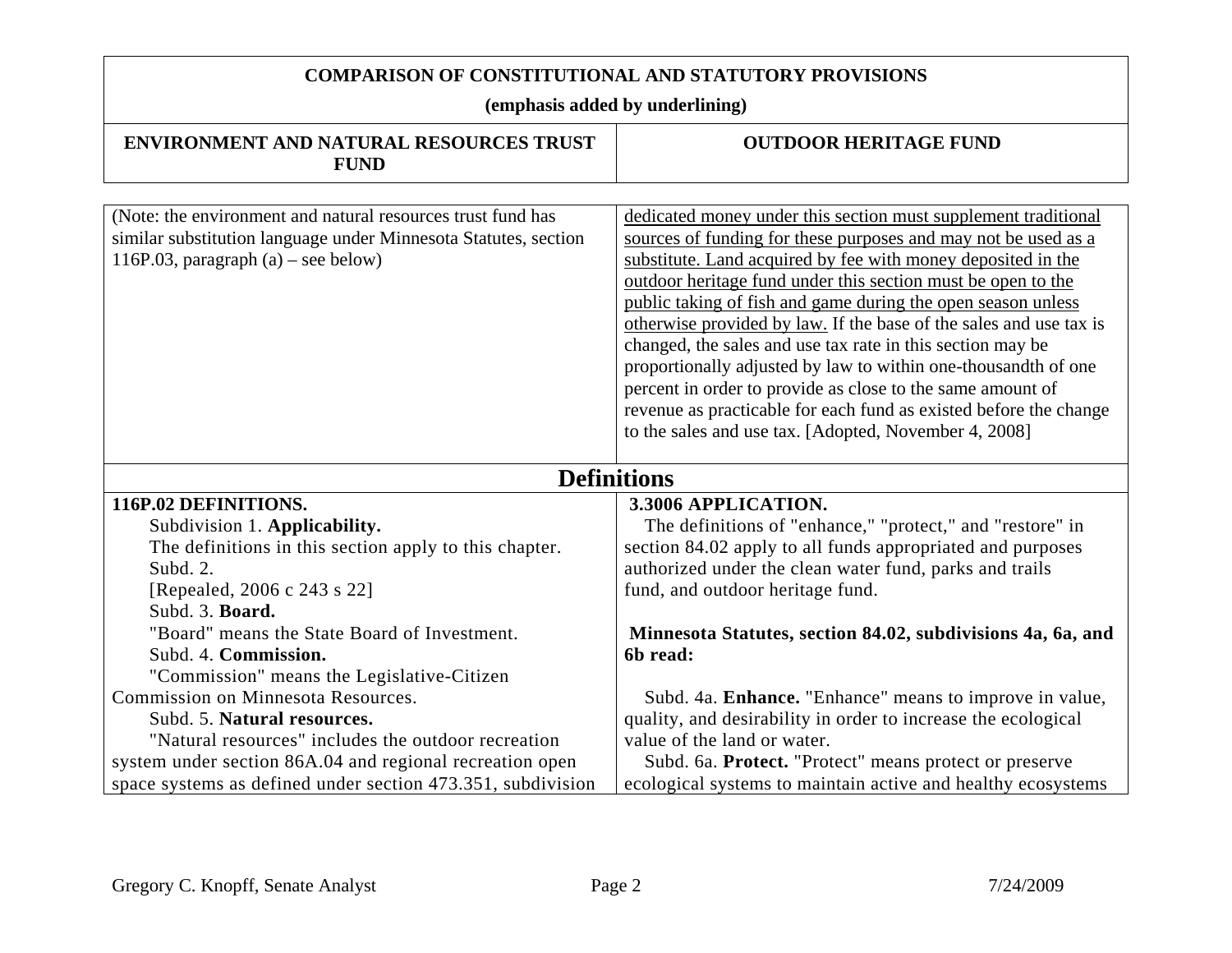| ENVIRONMENT AND NATURAL RESOURCES TRUST<br><b>FUND</b>                                                                                                                                                                                                                                                                                                                                                                                                                                                                                                                                                                                                                                                                                                                                                                                                                                                                                                                                                                                   | <b>OUTDOOR HERITAGE FUND</b>                                                                                                                                                                                                                                        |
|------------------------------------------------------------------------------------------------------------------------------------------------------------------------------------------------------------------------------------------------------------------------------------------------------------------------------------------------------------------------------------------------------------------------------------------------------------------------------------------------------------------------------------------------------------------------------------------------------------------------------------------------------------------------------------------------------------------------------------------------------------------------------------------------------------------------------------------------------------------------------------------------------------------------------------------------------------------------------------------------------------------------------------------|---------------------------------------------------------------------------------------------------------------------------------------------------------------------------------------------------------------------------------------------------------------------|
| $\overline{1}$ .<br>Subd. 6. Trust fund.<br>"Trust fund" means the Minnesota environment and<br>natural resources trust fund established under Minnesota<br>Constitution, article XI, section 14.                                                                                                                                                                                                                                                                                                                                                                                                                                                                                                                                                                                                                                                                                                                                                                                                                                        | and prevent future degradation including, but not<br>limited to, purchase in fee or easement.<br>Subd. 6b. Restore. "Restore" means renewing degraded,<br>damaged, or destroyed ecosystems through active human<br>intervention to achieve high-quality ecosystems. |
|                                                                                                                                                                                                                                                                                                                                                                                                                                                                                                                                                                                                                                                                                                                                                                                                                                                                                                                                                                                                                                          | (Note: these provisions were added in Laws 2009, chapter<br>172)                                                                                                                                                                                                    |
|                                                                                                                                                                                                                                                                                                                                                                                                                                                                                                                                                                                                                                                                                                                                                                                                                                                                                                                                                                                                                                          | <b>Statutory Supplanting Prohibition</b>                                                                                                                                                                                                                            |
| 116P.03 TRUST FUND NOT TO SUPPLANT EXISTING<br>FUNDING; APPROPRIATIONS.<br>(a) The trust fund may not be used as a substitute for<br>traditional sources of funding environmental and natural<br>resources activities, but the trust fund shall supplement the<br>traditional sources, including those sources used to support<br>the criteria in section 116P.08, subdivision 1. The trust fund<br>must be used primarily to support activities whose benefits<br>become available only over an extended period of time.<br>(b) The commission must determine the amount of the<br>state budget spent from traditional sources to fund<br>environmental and natural resources activities before and<br>after the trust fund is established and include a comparison of<br>the amount in the report under section 116P.09, subdivision<br>7.<br>(c) For the fiscal year beginning July 1, 2007, and each<br>year thereafter, the amount of the environment and natural<br>resources trust fund that is available for appropriation under | (See constitutional language above)                                                                                                                                                                                                                                 |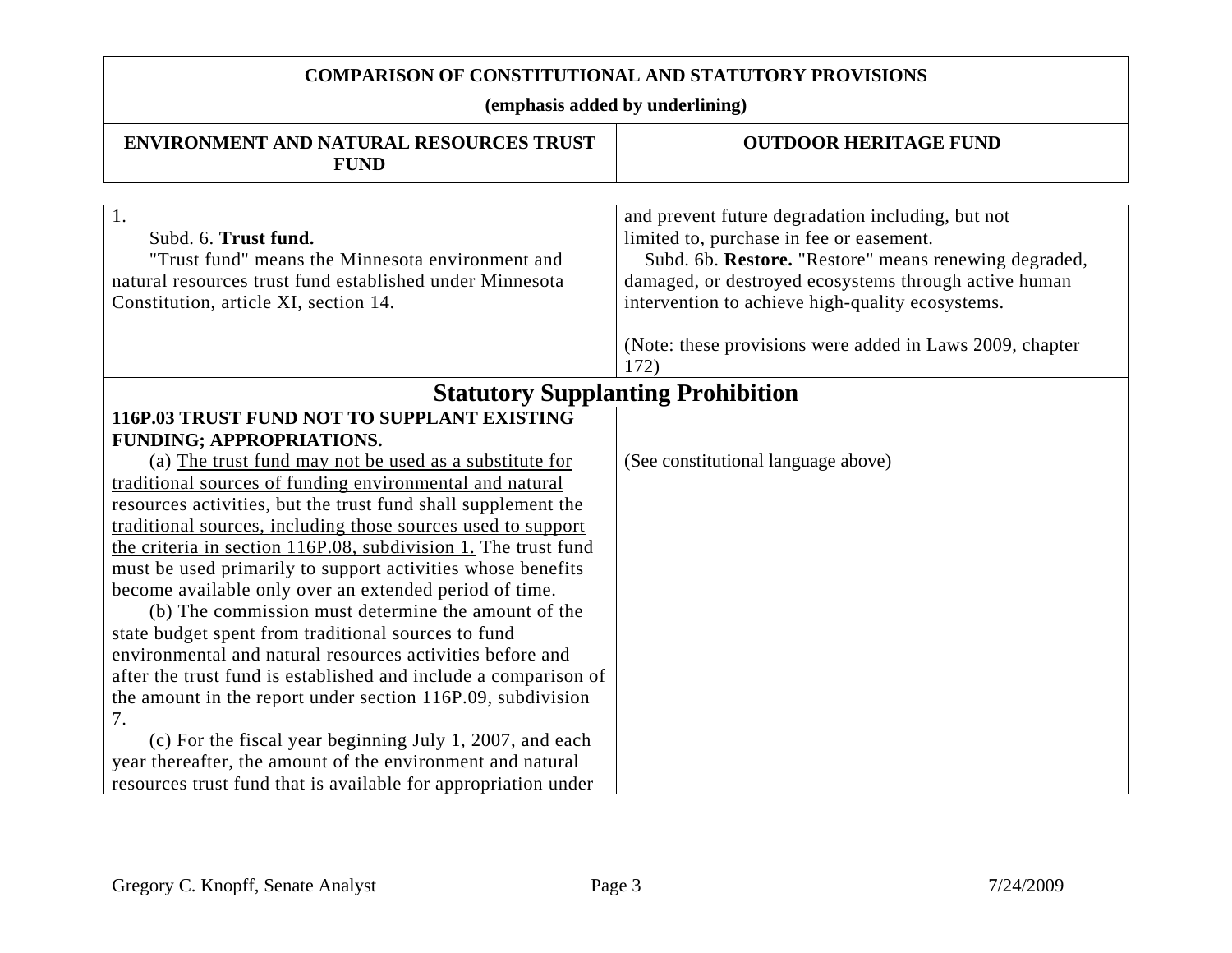| <b>ENVIRONMENT AND NATURAL RESOURCES TRUST</b><br><b>FUND</b>    | <b>OUTDOOR HERITAGE FUND</b> |
|------------------------------------------------------------------|------------------------------|
|                                                                  |                              |
| the terms of the Minnesota Constitution, article XI, section     |                              |
| 14, shall be appropriated by law.                                |                              |
| (d) The amount appropriated from the environment and             |                              |
| natural resources trust fund may be spent only for the public    |                              |
| purpose of protection, conservation, preservation, and           |                              |
| enhancement of the state's air, water, land, fish, wildlife, and |                              |
| other natural resources. Recommendations made by the             |                              |
| commission under this chapter must be consistent with the        |                              |
| Minnesota Constitution, article XI, section 14; this chapter;    |                              |
| and the strategic plan adopted under section 116P.08,            |                              |
| subdivision 3, and must demonstrate a direct benefit to the      |                              |
| state's environment and natural resources.                       |                              |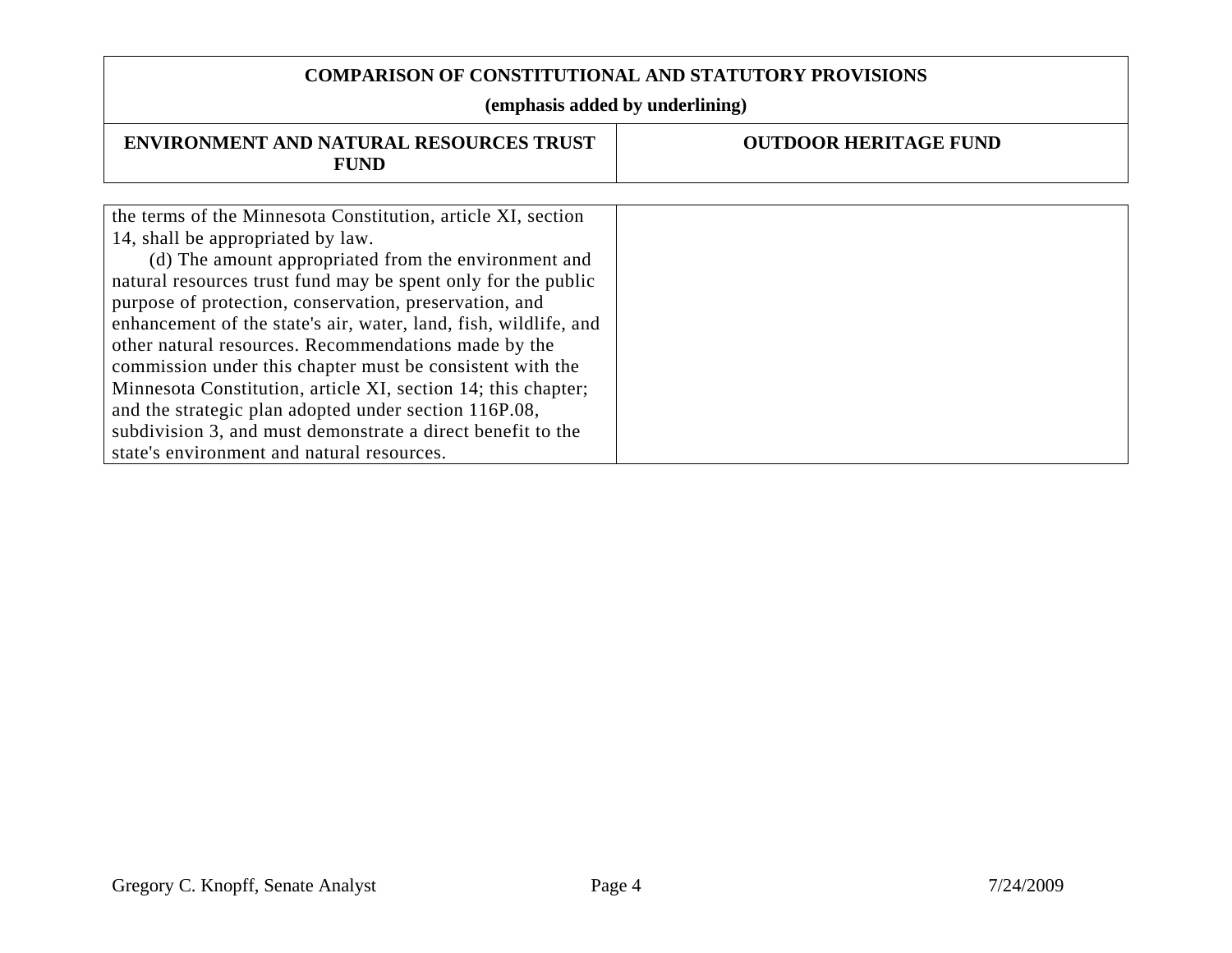**(emphasis added by underlining)** 

**ENVIRONMENT AND NATURAL RESOURCES TRUST FUND** 

| Minnesota Statutes, section 97A.056, subdivision 1, reads:<br>Subdivision 1. Outdoor heritage fund.<br>An outdoor heritage fund, under article XI, section 15,<br>of the Minnesota Constitution, is established as an account in                                                                                                                        |  |
|---------------------------------------------------------------------------------------------------------------------------------------------------------------------------------------------------------------------------------------------------------------------------------------------------------------------------------------------------------|--|
|                                                                                                                                                                                                                                                                                                                                                         |  |
| the state treasury. All money earned by the outdoor heritage<br>fund must be credited to the fund. At least 99 percent of the<br>money appropriated from the fund must be expended to<br>restore, protect, and enhance wetlands, prairies, forests, and<br>habitat for fish, game, and wildlife.                                                        |  |
| Board of Investment.<br><b>Statutory Establishment of the Commission and Council</b>                                                                                                                                                                                                                                                                    |  |
| Minnesota Statutes, section 97A.056, subdivision 2,<br>paragraphs $(a)$ to $(g)$ , read:                                                                                                                                                                                                                                                                |  |
| Subd. 2. Lessard Outdoor Heritage Council. (a) The<br>Lessard Outdoor Heritage Council of 12 members is created in<br>the legislative branch, consisting of:<br>(1) two public members appointed by the senate<br>Subcommittee on Committees of the Committee on Rules and<br>Administration;<br>(2) two public members appointed by the speaker of the |  |
|                                                                                                                                                                                                                                                                                                                                                         |  |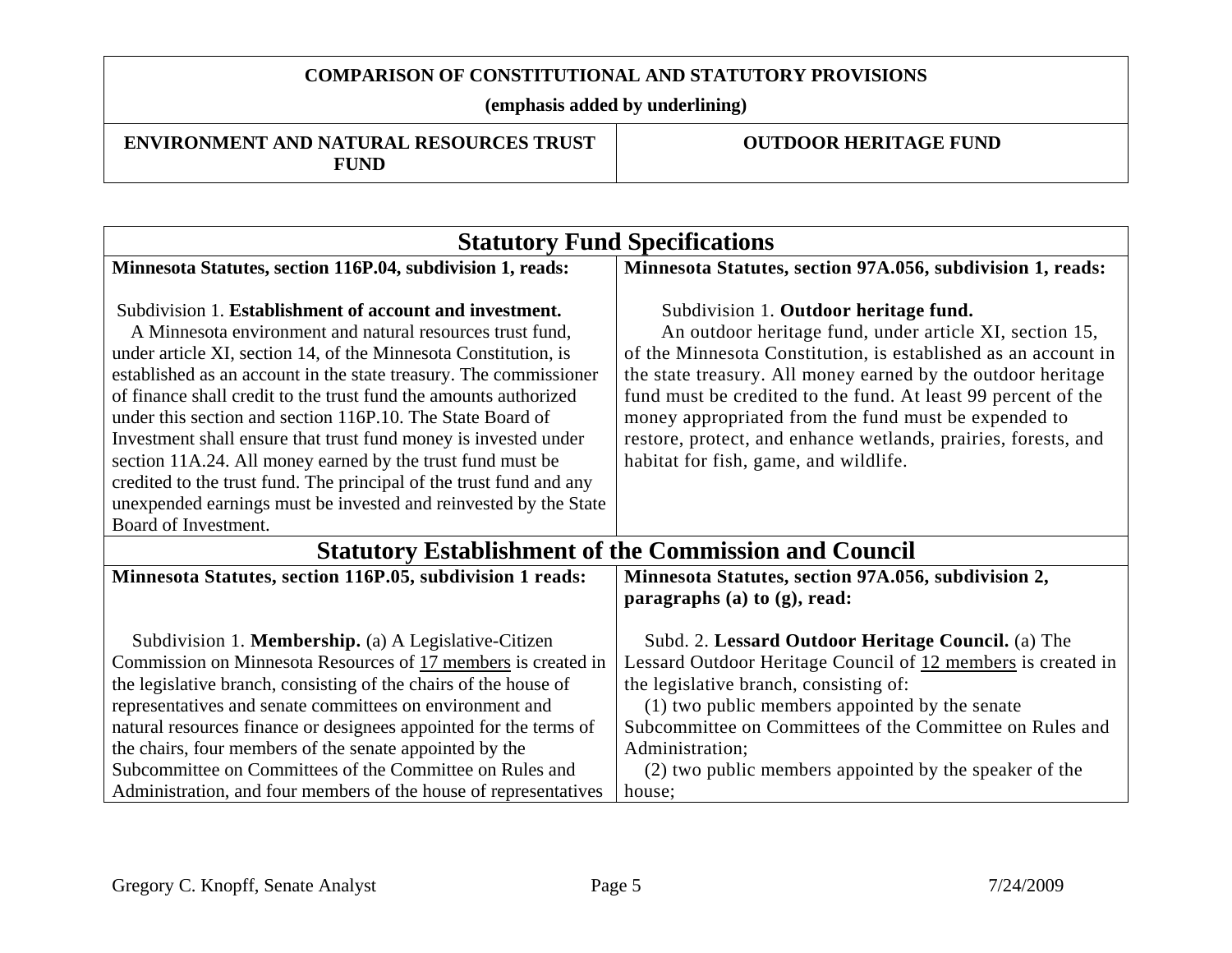| <b>ENVIRONMENT AND NATURAL RESOURCES TRUST</b><br><b>FUND</b>    | <b>OUTDOOR HERITAGE FUND</b>                                    |
|------------------------------------------------------------------|-----------------------------------------------------------------|
|                                                                  |                                                                 |
| appointed by the speaker.                                        | (3) four public members appointed by the governor;              |
| At least two members from the senate and two members             | (4) two members of the senate appointed by the senate           |
| from the house of representatives must be from the minority      | Subcommittee on Committees of the Committee on Rules and        |
| caucus. Members are entitled to reimbursement for per diem       | Administration; and                                             |
| expenses plus travel expenses incurred in the services of the    | (5) two members of the house of representatives appointed       |
| commission.                                                      | by the speaker of the house.                                    |
| Seven citizens are members of the commission, five               | (b) Members appointed under paragraph (a) must not be           |
| appointed by the governor, one appointed by the Senate           | registered lobbyists. In making appointments the governor,      |
| Subcommittee on Committees of the Committee on Rules and         | senate Subcommittee on Committees of the                        |
| Administration, and one appointed by the speaker of the          | Committee on Rules and Administration, and the speaker of       |
| house. The citizen members are selected and recommended to       | the house shall consider geographic balance, gender, age,       |
| the appointing authorities according to subdivision 1a and       | ethnicity, and varying interests including hunting and          |
| must:                                                            | fishing. The governor's appointments to the council are subject |
| (1) have experience or expertise in the science, policy,         | to the advice and consent of the senate.                        |
| or practice of the protection, conservation, preservation, and   | (c) Public members appointed under paragraph (a) shall          |
| enhancement of the state's air, water, land, fish, wildlife, and | have practical experience or expertise or demonstrated          |
| other natural resources;                                         | knowledge in the science, policy, or practice of restoring,     |
| (2) have strong knowledge in the state's environment and         | protecting, and enhancing wetlands, prairies, forests, and      |
| natural resource issues around the state; and                    | habitat for fish, game, and wildlife.                           |
| (3) have demonstrated ability to work in a collaborative         | (d) Legislative members appointed under paragraph (a)           |
| environment.                                                     | shall include the chairs of the legislative committees with     |
| (b) Members shall develop procedures to elect a chair            | jurisdiction over environment and natural resources             |
| that rotates between legislative and citizen members. The        | finance or their designee, one member from the minority party   |
| chair shall preside and convene meetings as often as             | of the senate, and one member from the minority party of the    |
| necessary to conduct duties prescribed by this chapter.          | house of representatives.                                       |
| (c) Appointed legislative members shall serve on the             | (e) Members serve four-year terms and shall be initially        |
| commission for two-year terms, beginning in January of each      | appointed according to the following schedule of terms:         |
| odd-numbered year and continuing through the end of              | (1) two public members appointed by the governor for a          |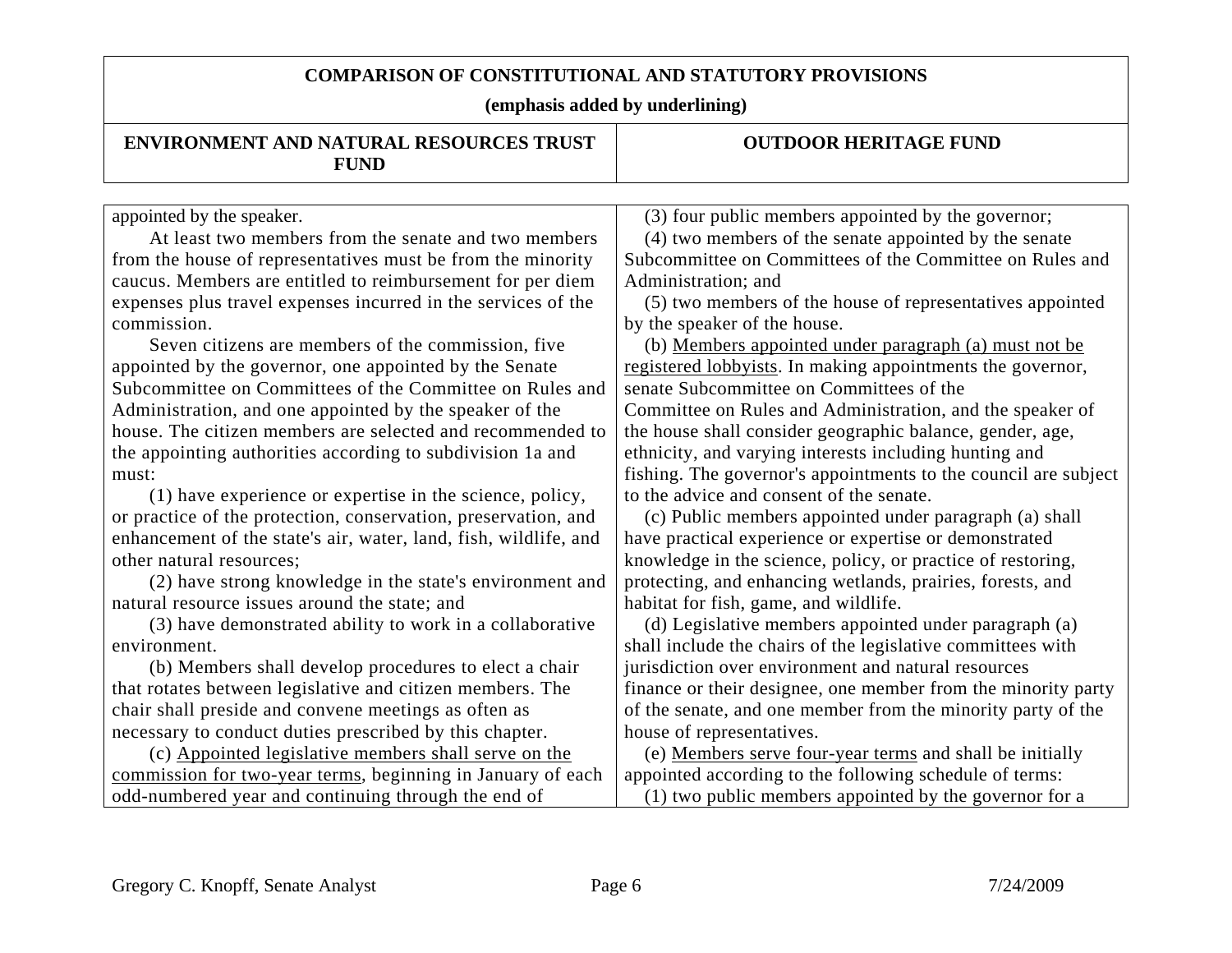| ENVIRONMENT AND NATURAL RESOURCES TRUST<br><b>FUND</b>         | <b>OUTDOOR HERITAGE FUND</b>                                  |
|----------------------------------------------------------------|---------------------------------------------------------------|
|                                                                |                                                               |
| December of the next even-numbered year. Citizen and           | term ending the first Monday in January 2011;                 |
| legislative members continue to serve until their successors   | (2) one public member appointed by the senate                 |
| are appointed.                                                 | Subcommittee on Committees of the Committee on Rules and      |
| (d) A citizen member may be removed by an appointing           | Administration for a term ending the first Monday in January  |
| authority for cause. Vacancies occurring on the commission     | 2011;                                                         |
| shall not affect the authority of the remaining members of the | (3) one public member appointed by the speaker of the         |
| commission to carry out their duties, and vacancies shall be   | house for a term ending the first Monday in January 2011;     |
| filled for the remainder of the term in the same manner under  | (4) two public members appointed by the governor for a        |
| paragraph (a).                                                 | term ending the first Monday in January 2013;                 |
| (e) Citizen members shall be initially appointed               | (5) one public member appointed by the senate                 |
| according to the following schedule of terms:                  | Subcommittee on Committees of the Committee on Rules and      |
| (1) two members appointed by the governor for a term           | Administration for a term ending the first Monday in January  |
| ending the first Monday in January 2010;                       | 2013;                                                         |
| (2) one member appointed by the senate Subcommittee            | (6) one public member appointed by the speaker of the         |
| on Committees of the Committee on Rules and                    | house for a term ending the first Monday in January 2013; and |
| Administration for a term ending the first Monday in January   | (7) two members of the senate appointed by the senate         |
| 2010 and one member appointed by the speaker of the house      | Subcommittee on Committees of the Committee on Rules and      |
| for a term ending the first Monday in January 2010;            | Administration for a term ending the first Monday in January  |
| (3) two members appointed by the governor for a term           | 2013, and two members of the house of representatives         |
| ending the first Monday in January 2009; and                   | appointed by the speaker of the house for a term ending the   |
| (4) one member appointed by the governor for a term            | first Monday in January 2013.                                 |
| ending the first Monday in January 2008.                       | (f) Compensation and removal of public members are as         |
| (f) Citizen members are entitled to per diem and               | provided in section 15.0575. A vacancy on the council may be  |
| reimbursement for expenses incurred in the services of the     | filled by the appointing authority for the remainder of the   |
| commission, as provided in section 15.059, subdivision 3.      | unexpired term.                                               |
| (g) The governor's appointments are subject to the             | (g) The first meeting of the council shall be convened by the |
| advice and consent of the senate.                              | chair of the Legislative Coordinating Commission no later     |
|                                                                | than December 1, 2008. Members shall elect a chair,           |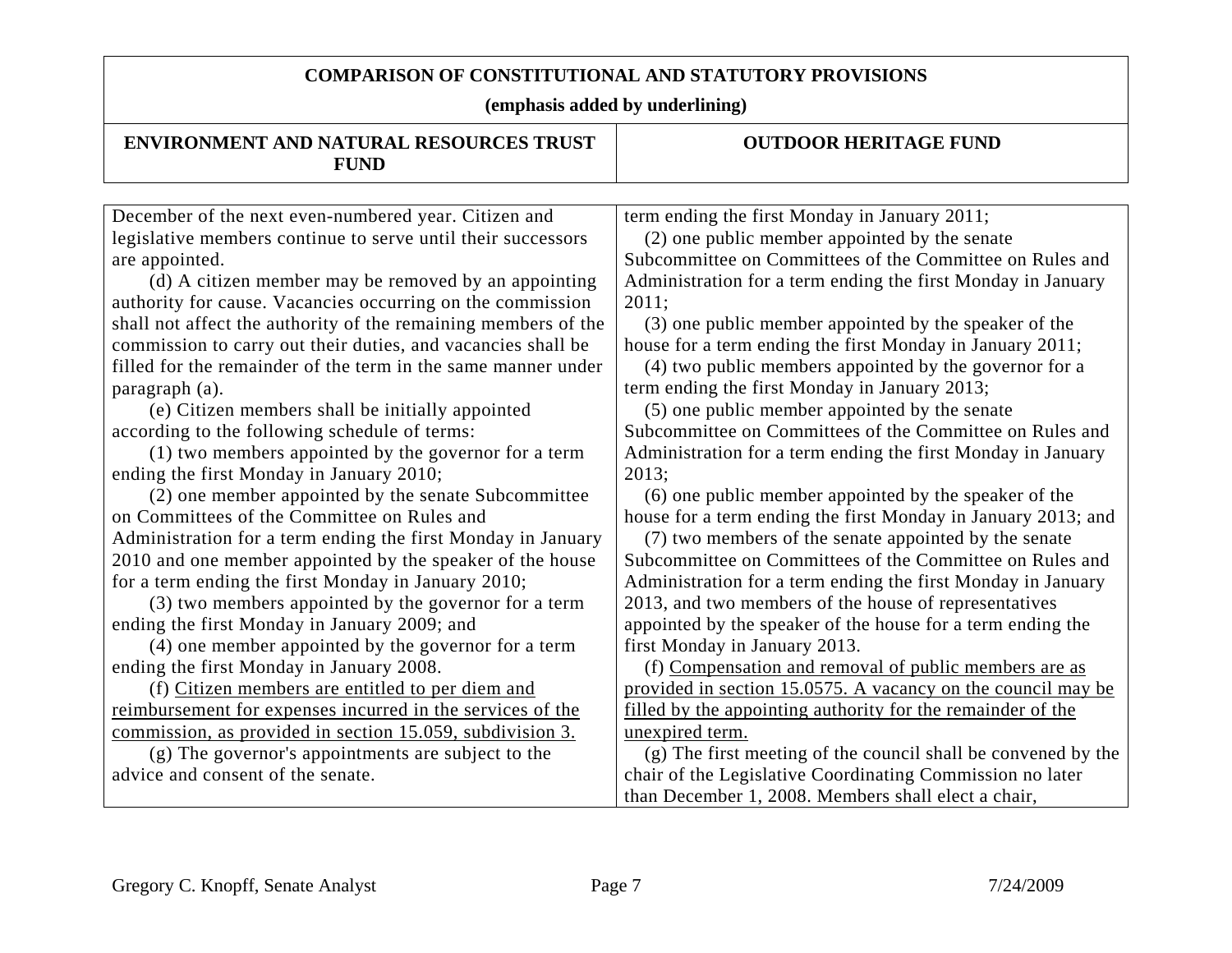| <b>ENVIRONMENT AND NATURAL RESOURCES TRUST</b><br><b>FUND</b>     | <b>OUTDOOR HERITAGE FUND</b>                                    |  |
|-------------------------------------------------------------------|-----------------------------------------------------------------|--|
|                                                                   |                                                                 |  |
|                                                                   | vice-chair, secretary, and other officers as determined by the  |  |
|                                                                   | council. The chair may convene meetings as necessary to         |  |
|                                                                   | conduct the duties prescribed by this section.                  |  |
|                                                                   | <b>Staffing</b>                                                 |  |
| Minnesota Statutes, section 116P.09, subdivision 1, reads:        | Minnesota Statutes, section 97A.056, subdivision 2,             |  |
|                                                                   | paragraph (h), reads:                                           |  |
| Subdivision 1. Administrative authority.                          |                                                                 |  |
| The commission may appoint legal and other personnel and          | (h) Upon coordination with and approval by the Legislative      |  |
| consultants necessary to carry out functions and duties of the    | Coordinating Commission, the council may appoint                |  |
| commission. Permanent employees shall be in the unclassified      | nonpartisan staff and contract with consultants as necessary    |  |
| service. In addition, the commission may request staff assistance | to carry out the functions of the council. Up to one percent of |  |
| and data from any other agency of state government as needed for  | the money appropriated from the fund may be used to pay for     |  |
| the execution of the responsibilities of the commission and an    | administrative expenses of the council and for compensation     |  |
| agency must promptly furnish it.                                  | and expense reimbursement of council members.                   |  |
|                                                                   |                                                                 |  |
| <b>Administrative Expense Limits</b>                              |                                                                 |  |
| Minnesota Statutes, section 116P.09, subdivision 5, reads:        | Minnesota Statutes, section 97A.056, subdivision 2,             |  |
|                                                                   | paragraph (h), reads:                                           |  |
| Subd. 5. Administrative expense.                                  |                                                                 |  |
| The prorated expenses related to commission                       | (h) Upon coordination with and approval by the Legislative      |  |
| administration of the trust fund may not exceed an amount         | Coordinating Commission, the council may appoint                |  |
| equal to four percent of the amount available for                 | nonpartisan staff and contract with consultants as necessary    |  |
| appropriation of the trust fund for the biennium.                 | to carry out the functions of the council. Up to one percent of |  |
|                                                                   | the money appropriated from the fund may be used to pay for     |  |
|                                                                   | administrative expenses of the council and for compensation     |  |
|                                                                   | and expense reimbursement of council members.                   |  |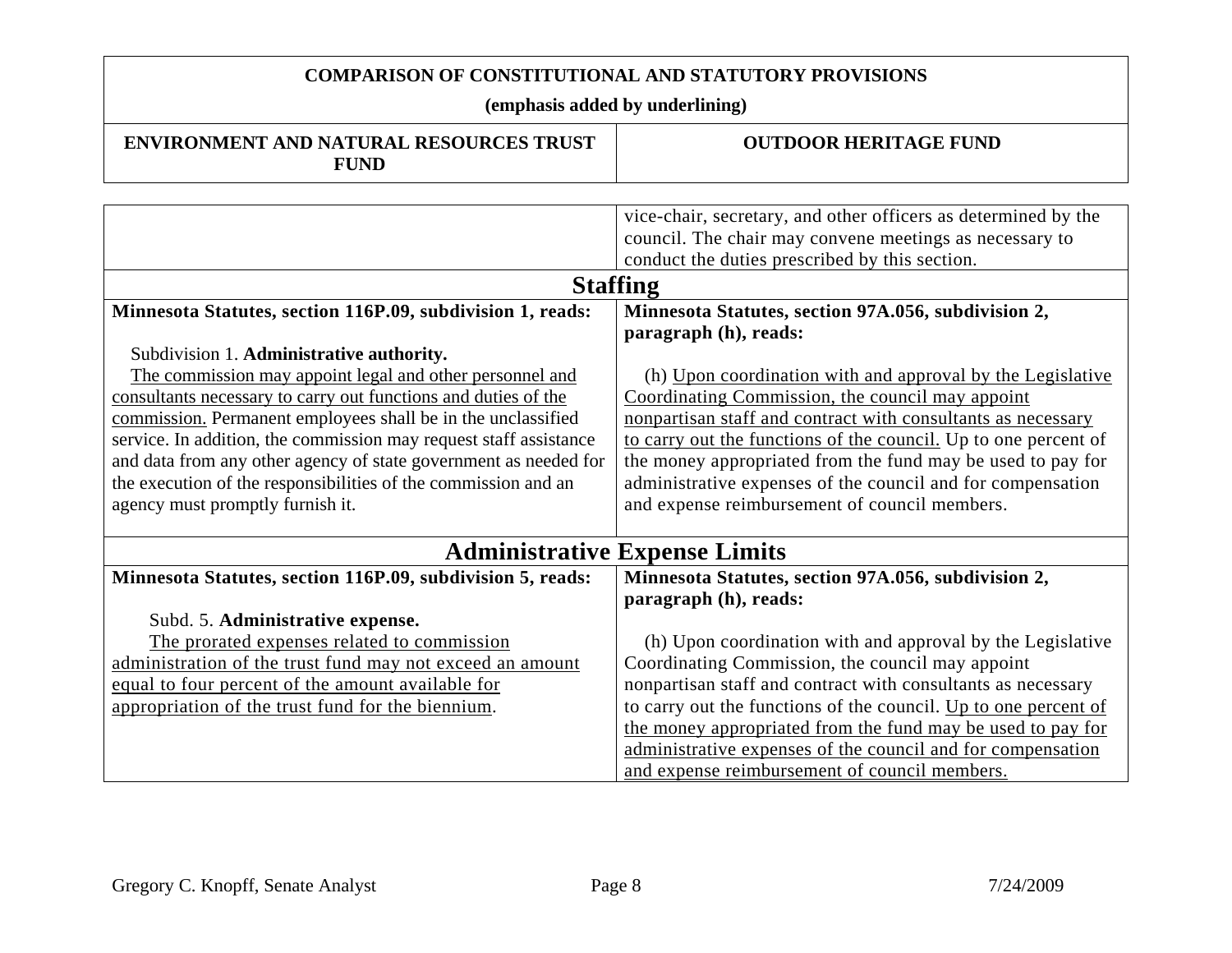**(emphasis added by underlining)** 

#### **ENVIRONMENT AND NATURAL RESOURCES TRUST FUND**

| <b>Citizen Selection Committee</b>                                                                                                                                                                                                                                                                                                                                                                                                                                                                                                                                                                                                                                                                                                                                                                                                                                                                                                                             |                       |
|----------------------------------------------------------------------------------------------------------------------------------------------------------------------------------------------------------------------------------------------------------------------------------------------------------------------------------------------------------------------------------------------------------------------------------------------------------------------------------------------------------------------------------------------------------------------------------------------------------------------------------------------------------------------------------------------------------------------------------------------------------------------------------------------------------------------------------------------------------------------------------------------------------------------------------------------------------------|-----------------------|
| Minnesota Statutes, section 116P.05, subdivision 1a reads:                                                                                                                                                                                                                                                                                                                                                                                                                                                                                                                                                                                                                                                                                                                                                                                                                                                                                                     |                       |
| Subd. 1a. Citizen selection committee.<br>The governor shall appoint a Trust Fund Citizen<br>Selection Committee of five members who come from<br>different regions of the state and who have knowledge and<br>experience of state environment and natural resource issues.<br>The duties of the Trust Fund Citizen Selection<br>Committee shall be to:<br>(1) identify citizen candidates to be members of the<br>commission as part of the open appointments process under<br>section 15.0597;<br>(2) request and review citizen candidate applications to<br>be members of the commission; and<br>(3) interview the citizen candidates and recommend an<br>adequate pool of candidates to be selected for commission<br>membership by the governor, the senate, and the house of<br>representatives.<br>Members are entitled to travel expenses incurred to<br>fulfill their duties under this subdivision as provided in<br>section 15.059, subdivision 6. | No similar provision. |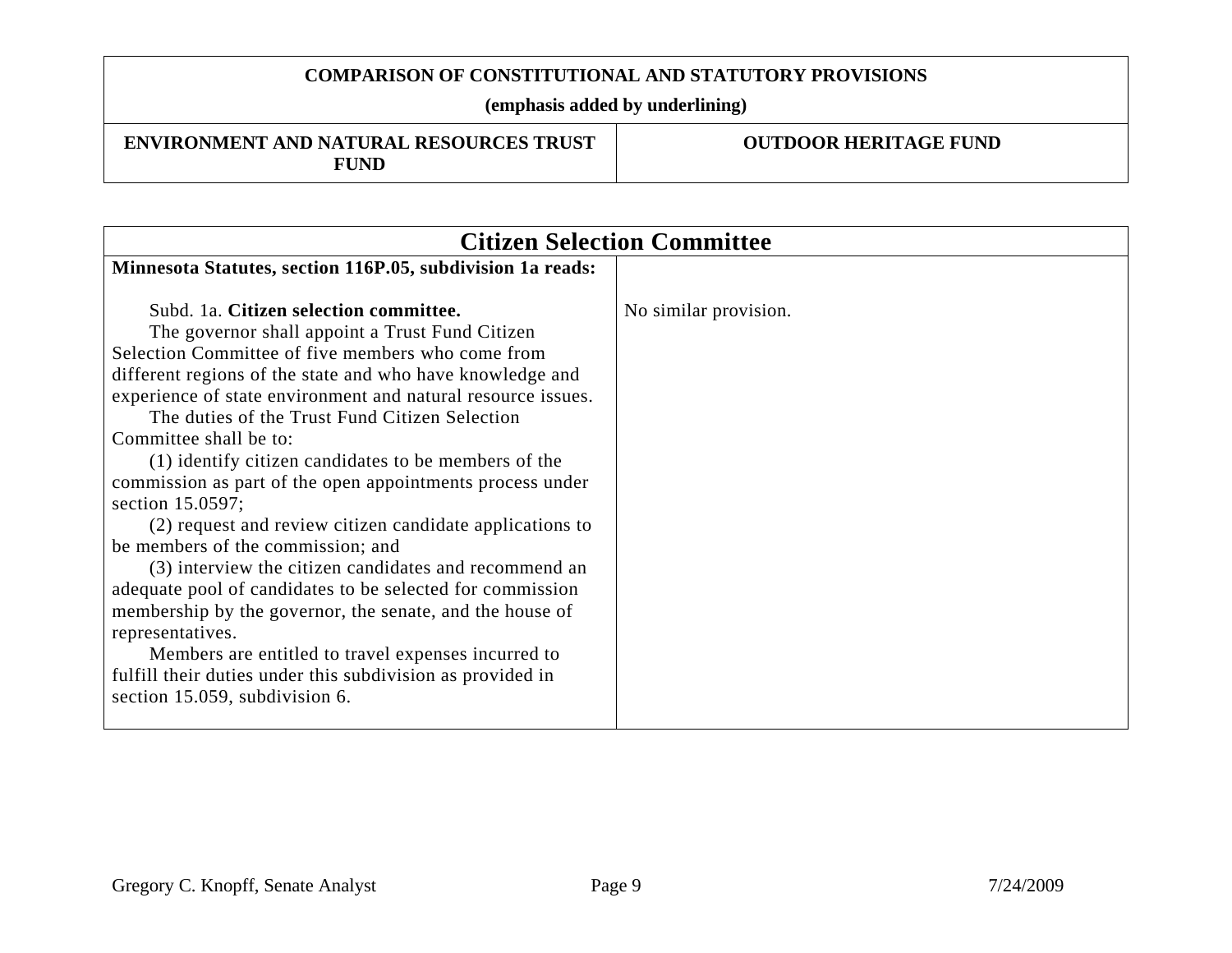#### **(emphasis added by underlining)**

#### **ENVIRONMENT AND NATURAL RESOURCES TRUST FUND**

| <b>Commission or Council Sunset</b>                                                                                                                                                                                                                                                                                                                                                                                                                                                                                                   |                                                                                                                                                                                                                                                                                                                                                                                                                                                                                                                                                                                                                                                                                                                                                                                                                                                                                                                                                                                                                                          |  |
|---------------------------------------------------------------------------------------------------------------------------------------------------------------------------------------------------------------------------------------------------------------------------------------------------------------------------------------------------------------------------------------------------------------------------------------------------------------------------------------------------------------------------------------|------------------------------------------------------------------------------------------------------------------------------------------------------------------------------------------------------------------------------------------------------------------------------------------------------------------------------------------------------------------------------------------------------------------------------------------------------------------------------------------------------------------------------------------------------------------------------------------------------------------------------------------------------------------------------------------------------------------------------------------------------------------------------------------------------------------------------------------------------------------------------------------------------------------------------------------------------------------------------------------------------------------------------------------|--|
| Minnesota Statutes, section 116P.05, subdivision 3 reads:                                                                                                                                                                                                                                                                                                                                                                                                                                                                             |                                                                                                                                                                                                                                                                                                                                                                                                                                                                                                                                                                                                                                                                                                                                                                                                                                                                                                                                                                                                                                          |  |
| Subd. 3. Sunset.<br>This section expires June 30, 2016, unless extended by<br>law.                                                                                                                                                                                                                                                                                                                                                                                                                                                    | No similar provision.                                                                                                                                                                                                                                                                                                                                                                                                                                                                                                                                                                                                                                                                                                                                                                                                                                                                                                                                                                                                                    |  |
| <b>Funding Recommendations</b>                                                                                                                                                                                                                                                                                                                                                                                                                                                                                                        |                                                                                                                                                                                                                                                                                                                                                                                                                                                                                                                                                                                                                                                                                                                                                                                                                                                                                                                                                                                                                                          |  |
| Minnesota Statutes, section 116P.05, subdivision 2 reads:                                                                                                                                                                                                                                                                                                                                                                                                                                                                             | Minnesota Statutes, section 97A.056, subdivision 3,<br>paragraphs (a) to (h), read:                                                                                                                                                                                                                                                                                                                                                                                                                                                                                                                                                                                                                                                                                                                                                                                                                                                                                                                                                      |  |
| Subd. 2. Duties. (a) The commission shall recommend an<br>annual or biennial legislative bill for appropriations from the<br>environment and natural resources trust fund and shall adopt a<br>strategic plan as provided in section 116P.08. Approval of the<br>recommended legislative bill requires an affirmative vote of at<br>least 12 members of the commission.<br>(b) The commission shall recommend expenditures to the<br>legislature from the state land and water conservation account in<br>the natural resources fund. | Subd. 3. Council recommendations. (a) The council shall<br>make recommendations to the legislature on appropriations of<br>money from the outdoor heritage fund that are consistent with<br>the Constitution and state law and that will achieve the<br>outcomes of existing natural resource plans, including, but not<br>limited to, the Minnesota Statewide Conservation and<br>Preservation Plan, that directly relate to the restoration,<br>protection, and enhancement of wetlands, prairies, forests, and<br>habitat for fish, game, and wildlife, and that prevent forest<br>fragmentation, encourage forest consolidation, and expand<br>restored native prairie. The council shall submit its initial<br>recommendations to the legislature no later than April 1, 2009.<br>Subsequent recommendations shall be submitted no later than<br>January 15 each year. The council shall present its<br>recommendations to the senate and house of representatives<br>committees with jurisdiction over the environment and natural |  |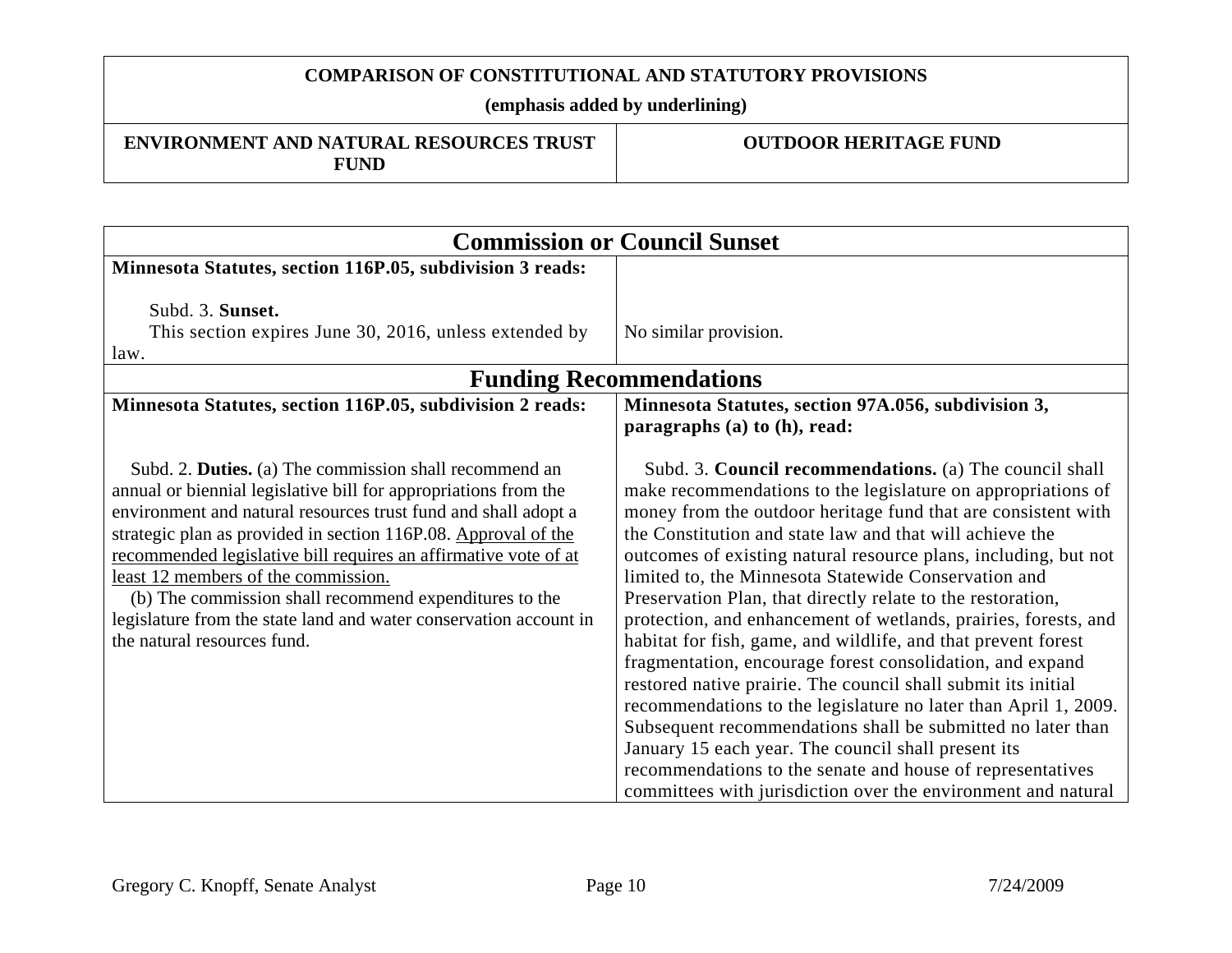| <b>ENVIRONMENT AND NATURAL RESOURCES TRUST</b><br><b>FUND</b> | <b>OUTDOOR HERITAGE FUND</b>                                                                                                                                                                                                                                                                                                                                                                                                                                                                                                                                                                                                                                                                                                                                              |
|---------------------------------------------------------------|---------------------------------------------------------------------------------------------------------------------------------------------------------------------------------------------------------------------------------------------------------------------------------------------------------------------------------------------------------------------------------------------------------------------------------------------------------------------------------------------------------------------------------------------------------------------------------------------------------------------------------------------------------------------------------------------------------------------------------------------------------------------------|
|                                                               |                                                                                                                                                                                                                                                                                                                                                                                                                                                                                                                                                                                                                                                                                                                                                                           |
|                                                               | resources budget by February 15 in odd-numbered years, and<br>within the first four weeks of the legislative session in even-<br>numbered years. The council's budget recommendations to the<br>legislature shall be separate from the Department of Natural<br>Resource's budget recommendations.<br>(b) To encourage and support local conservation efforts, the<br>council shall establish a conservation partners program. Local,<br>regional, state, or national organizations may apply for<br>matching grants for restoration, protection, and enhancement<br>of wetlands, prairies, forests, and habitat for fish, game, and<br>wildlife, prevention of forest fragmentation, encouragement of<br>forest consolidation, and expansion of restored native prairie. |
|                                                               | (c) The council may work with the Clean Water Council to<br>identify projects that are consistent with both the purpose of<br>the outdoor heritage fund and the purpose of the clean water<br>fund.                                                                                                                                                                                                                                                                                                                                                                                                                                                                                                                                                                       |
|                                                               | (d) The council may make recommendations to the<br>Legislative-Citizen Commission on Minnesota Resources on<br>scientific research that will assist in restoring, protecting, and<br>enhancing wetlands, prairies, forests, and habitat for fish,<br>game, and wildlife, preventing forest fragmentation,                                                                                                                                                                                                                                                                                                                                                                                                                                                                 |
|                                                               | encouraging forest consolidation, and expanding restored<br>native prairie.                                                                                                                                                                                                                                                                                                                                                                                                                                                                                                                                                                                                                                                                                               |
|                                                               | (e) Recommendations of the council, including approval of<br>recommendations for the outdoor heritage fund, require an<br>affirmative vote of at least nine members of the council.                                                                                                                                                                                                                                                                                                                                                                                                                                                                                                                                                                                       |
|                                                               | (f) The council may work with the Clean Water Council, the                                                                                                                                                                                                                                                                                                                                                                                                                                                                                                                                                                                                                                                                                                                |
|                                                               | Legislative-Citizen Commission on Minnesota Resources, the                                                                                                                                                                                                                                                                                                                                                                                                                                                                                                                                                                                                                                                                                                                |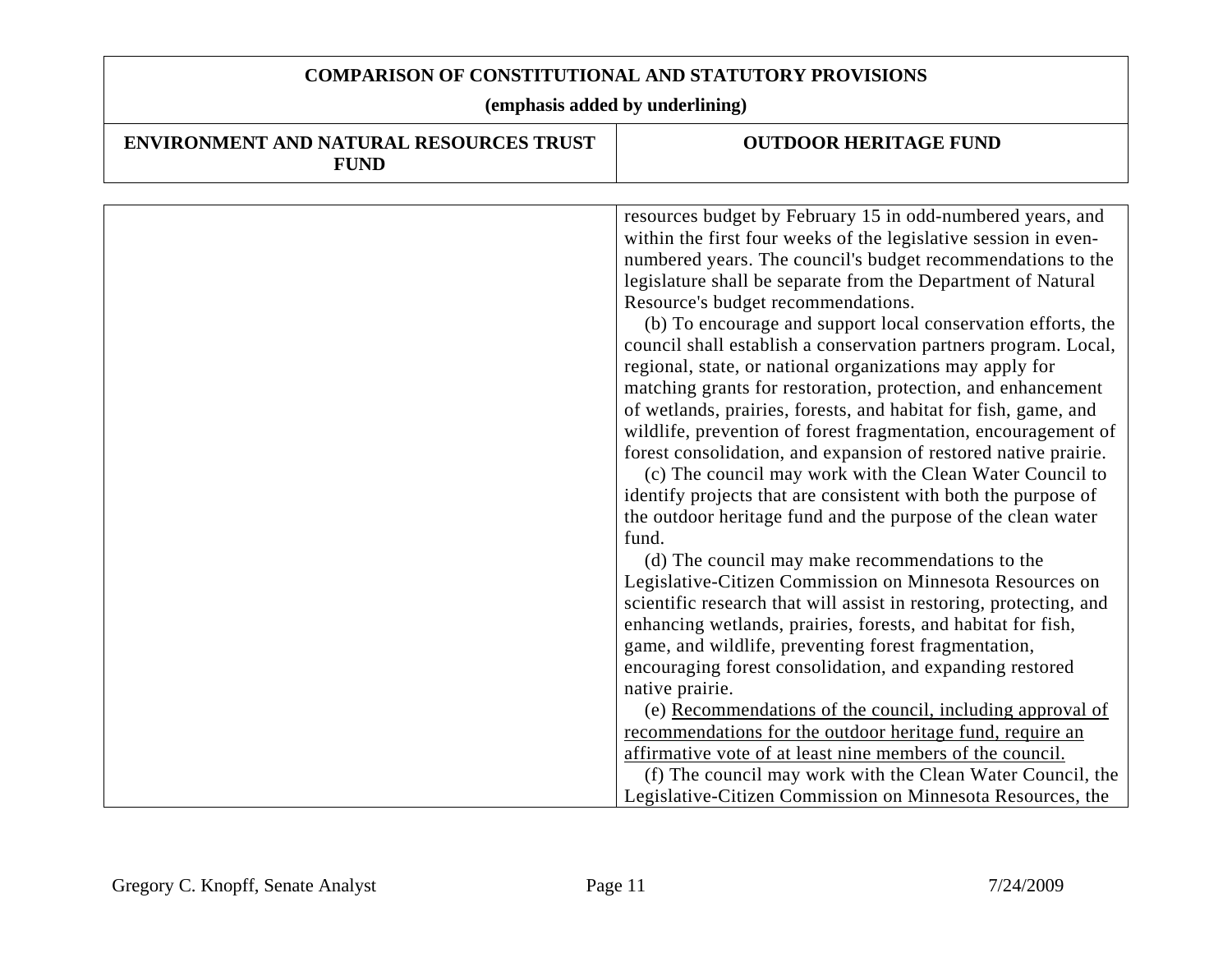| <b>ENVIRONMENT AND NATURAL RESOURCES TRUST</b><br><b>FUND</b>                                                                                                                                                                                                                                                                                                                                                                                                                                                                                                                                                                                                                                                                                | <b>OUTDOOR HERITAGE FUND</b>                                                                                                                                                                                                                                                                                                                                                                                                                                                                                                                                                                                                                                                                                                                                                                                                                                                                                                                                |
|----------------------------------------------------------------------------------------------------------------------------------------------------------------------------------------------------------------------------------------------------------------------------------------------------------------------------------------------------------------------------------------------------------------------------------------------------------------------------------------------------------------------------------------------------------------------------------------------------------------------------------------------------------------------------------------------------------------------------------------------|-------------------------------------------------------------------------------------------------------------------------------------------------------------------------------------------------------------------------------------------------------------------------------------------------------------------------------------------------------------------------------------------------------------------------------------------------------------------------------------------------------------------------------------------------------------------------------------------------------------------------------------------------------------------------------------------------------------------------------------------------------------------------------------------------------------------------------------------------------------------------------------------------------------------------------------------------------------|
|                                                                                                                                                                                                                                                                                                                                                                                                                                                                                                                                                                                                                                                                                                                                              |                                                                                                                                                                                                                                                                                                                                                                                                                                                                                                                                                                                                                                                                                                                                                                                                                                                                                                                                                             |
|                                                                                                                                                                                                                                                                                                                                                                                                                                                                                                                                                                                                                                                                                                                                              | Board of Water and Soil Resources, soil and water<br>conservation districts, and experts from Minnesota State<br>Colleges and Universities and the University of Minnesota in<br>developing the council's recommendations.<br>(g) The council shall develop and implement a process that<br>ensures that citizens and potential recipients of funds are<br>included throughout the process, including the development<br>and finalization of the council's recommendations. The process<br>must include a fair, equitable, and thorough process for<br>reviewing requests for funding and a clear and easily<br>understood process for ranking projects.<br>(h) The council shall use the regions of the state based upon<br>the ecological regions and subregions developed by the<br>Department of Natural Resources and establish objectives for<br>each region and subregion to achieve the purposes of the fund<br>outlined in the state constitution. |
| (c) It is a condition of acceptance of the appropriations made<br>from the Minnesota environment and natural resources trust fund,<br>and oil overcharge money under section 4.071, subdivision 2, that<br>the agency or entity receiving the appropriation must submit<br>a work program and semiannual progress reports in the form<br>determined by the Legislative-Citizen Commission on Minnesota<br>Resources, and comply with applicable reporting requirements<br>under section 116P.16. None of the money provided may be spent<br>unless the commission has approved the pertinent work program.<br>(d) The peer review panel created under section 116P.08 must<br>also review, comment, and report to the commission on research | (Note: Laws 2009, chapter 172, contains the requirement that<br>accomplishment plans must be approved by the council before<br>any 2009 appropriations are spent.)                                                                                                                                                                                                                                                                                                                                                                                                                                                                                                                                                                                                                                                                                                                                                                                          |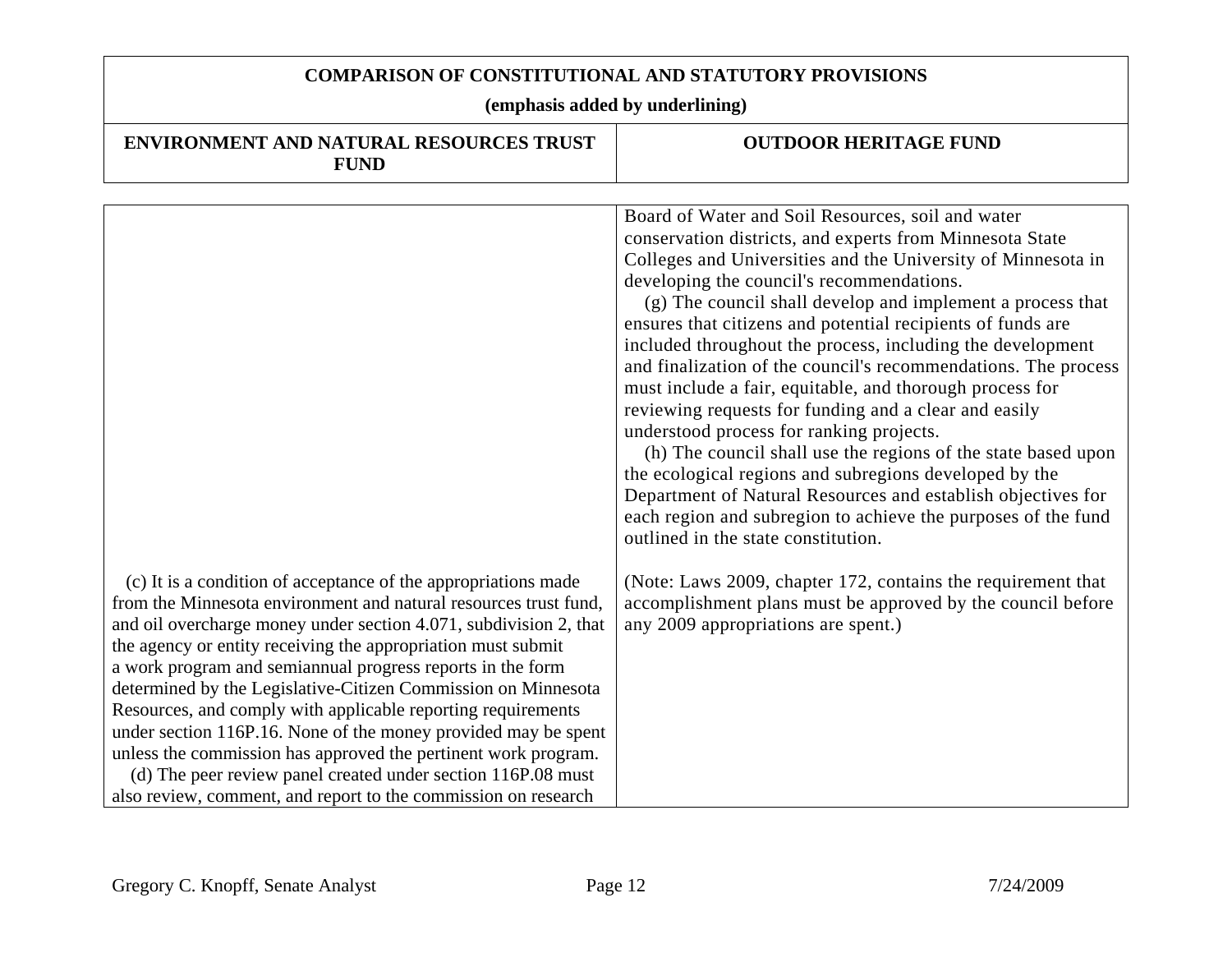| <b>ENVIRONMENT AND NATURAL RESOURCES TRUST</b><br><b>FUND</b>                                                                                                                                                                                                                                                                                                                                                                                                                                                                                                                                                                                                                                                                                                                                                                                                                                                                                          | <b>OUTDOOR HERITAGE FUND</b> |
|--------------------------------------------------------------------------------------------------------------------------------------------------------------------------------------------------------------------------------------------------------------------------------------------------------------------------------------------------------------------------------------------------------------------------------------------------------------------------------------------------------------------------------------------------------------------------------------------------------------------------------------------------------------------------------------------------------------------------------------------------------------------------------------------------------------------------------------------------------------------------------------------------------------------------------------------------------|------------------------------|
|                                                                                                                                                                                                                                                                                                                                                                                                                                                                                                                                                                                                                                                                                                                                                                                                                                                                                                                                                        |                              |
| proposals applying for an appropriation from the oil overcharge<br>money under section 4.071, subdivision 2.<br>(e) The commission may adopt operating procedures to fulfill<br>its duties under this chapter.<br>(f) As part of the operating procedures, the commission shall:<br>(1) ensure that members' expectations are to participate in all<br>meetings related to funding decision recommendations;<br>(2) recommend adequate funding for increased citizen outreach<br>and communications for trust fund expenditure planning;<br>(3) allow administrative expenses as part of individual project<br>expenditures based on need;<br>(4) provide for project outcome evaluation;<br>(5) keep the grant application, administration, and review<br>process as simple as possible; and<br>(6) define and emphasize the leveraging of additional sources<br>of money that project proposers should consider when making<br>trust fund proposals. |                              |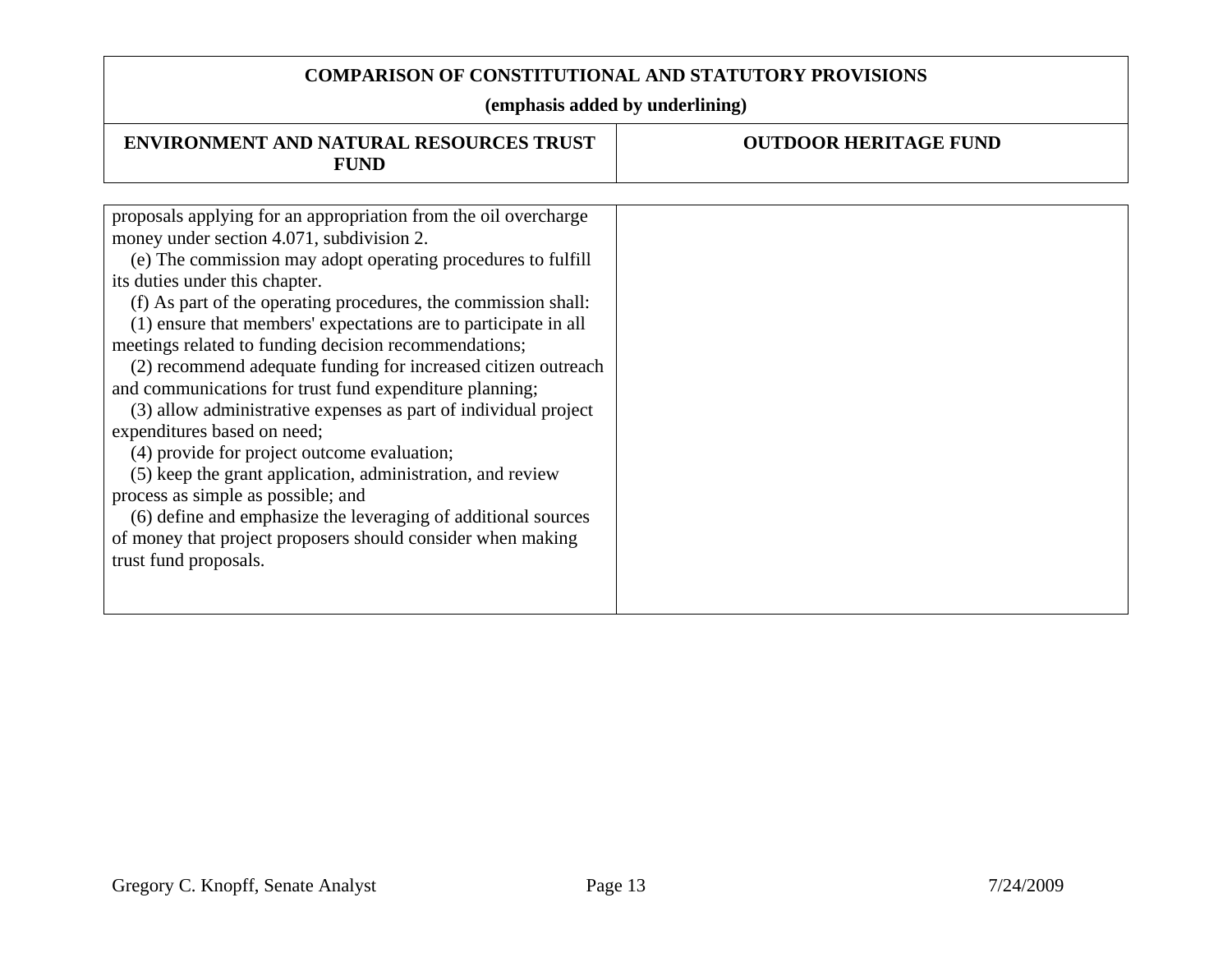**(emphasis added by underlining)** 

#### **ENVIRONMENT AND NATURAL RESOURCES TRUST FUND**

| <b>Strategic Planning</b>                                                                                                                                                                                                                                                                                                                                                                                                                                                                                                                                                                                                                                                                                                                                                                                                                                         |                                                                                                                                                                                                                                                                                                                                                                                                                                                                                                                                                                        |
|-------------------------------------------------------------------------------------------------------------------------------------------------------------------------------------------------------------------------------------------------------------------------------------------------------------------------------------------------------------------------------------------------------------------------------------------------------------------------------------------------------------------------------------------------------------------------------------------------------------------------------------------------------------------------------------------------------------------------------------------------------------------------------------------------------------------------------------------------------------------|------------------------------------------------------------------------------------------------------------------------------------------------------------------------------------------------------------------------------------------------------------------------------------------------------------------------------------------------------------------------------------------------------------------------------------------------------------------------------------------------------------------------------------------------------------------------|
| Minnesota Statutes, section 116P.08, subdivision 3, reads:<br>Subd. 3. Strategic plan required.<br>(a) The commission shall adopt a strategic plan for<br>making expenditures from the trust fund, including<br>identifying the priority areas for funding for the next six<br>years. The strategic plan must be reviewed every two years.<br>The strategic plan must have clearly stated short- and long-<br>term goals and strategies for trust fund expenditures, must<br>provide measurable outcomes for expenditures, and must<br>determine areas of emphasis for funding.<br>(b) The commission shall consider the long-term<br>strategic plans of agencies with environment and natural<br>resource programs and responsibilities and plans of<br>conservation and environmental organizations during the<br>development and review of the strategic plan. | Minnesota Statutes, section 97A.056, subdivision 3,<br>paragraph (i), reads:<br>(i) The council shall develop and submit to the Legislative<br>Coordinating Commission plans for the first ten years of<br>funding, and a framework for 25 years of funding, consistent<br>with statutory and constitutional requirements. The council<br>may use existing plans from other legislative, state, and<br>federal sources, as applicable.<br>(Note: Laws 2009, chapter 172, includes additional<br>requirements for strategic planning for the outdoor heritage<br>fund.) |
|                                                                                                                                                                                                                                                                                                                                                                                                                                                                                                                                                                                                                                                                                                                                                                                                                                                                   |                                                                                                                                                                                                                                                                                                                                                                                                                                                                                                                                                                        |
| Minnesota Statutes, section 116P.09, subdivision 6, reads:                                                                                                                                                                                                                                                                                                                                                                                                                                                                                                                                                                                                                                                                                                                                                                                                        | Minnesota Statutes, section 97A.056, subdivision 4, reads:                                                                                                                                                                                                                                                                                                                                                                                                                                                                                                             |
| Subd. 6. Conflict of interest.<br>A commission member, a technical advisory committee<br>member, a peer review panelist, or an employee of the<br>commission may not participate in or vote on a decision of<br>the commission, advisory committee, or peer review panel                                                                                                                                                                                                                                                                                                                                                                                                                                                                                                                                                                                          | Subd. 4. Conflict of interest.<br>(a) A council member may not be an advocate for or<br>against a council action or vote on any action that may be a<br>conflict of interest. A conflict of interest must be disclosed as<br>soon as it is discovered. The council shall follow the policies                                                                                                                                                                                                                                                                           |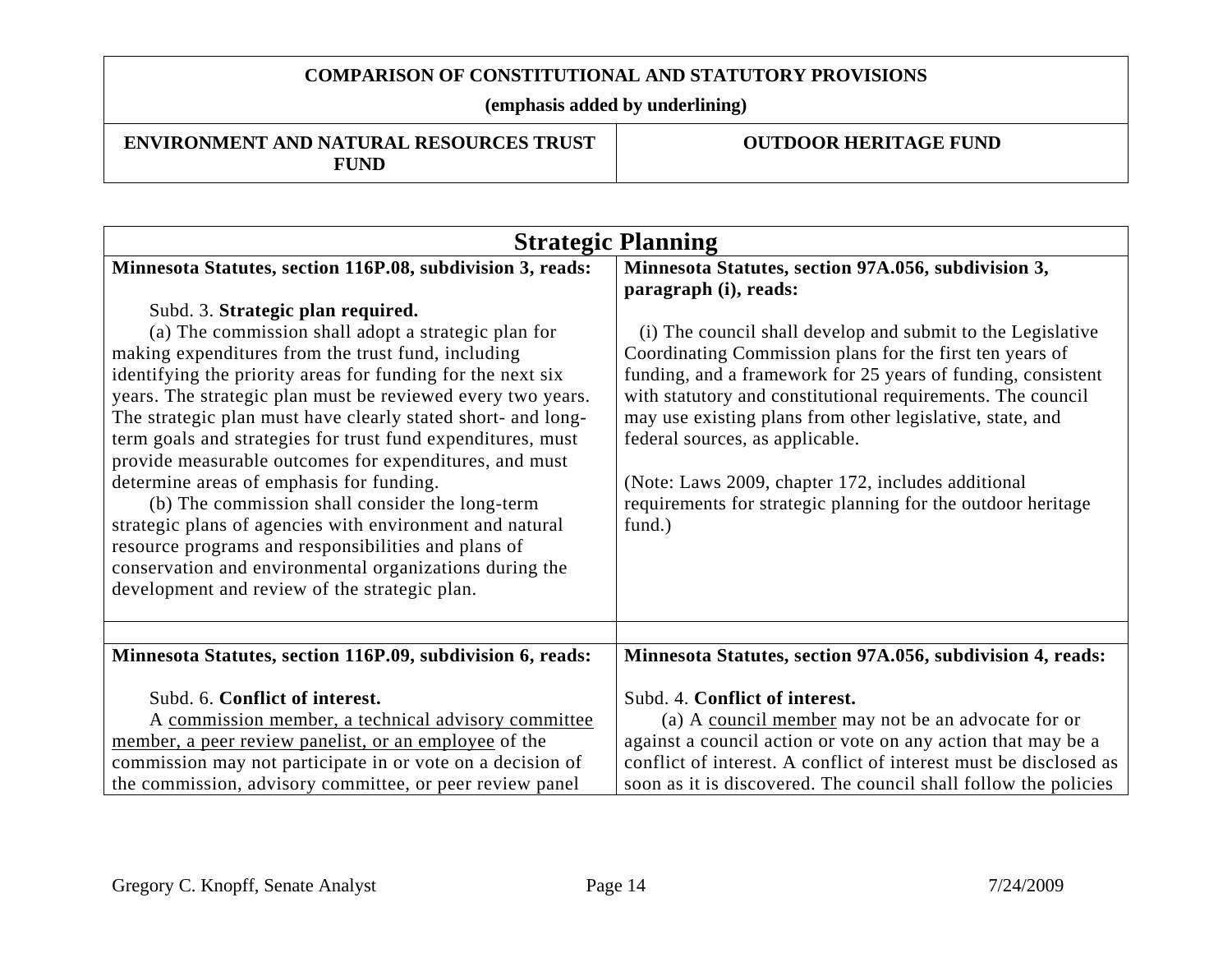| <b>ENVIRONMENT AND NATURAL RESOURCES TRUST</b><br><b>FUND</b>                                                                                                                                                                                                                                                                                                                                                                                                                                      | <b>OUTDOOR HERITAGE FUND</b>                                                                                                                                                                                                                                                                                                                                                                                                                                                                                                                                                                                                                                                                                                                                                                                                                                     |
|----------------------------------------------------------------------------------------------------------------------------------------------------------------------------------------------------------------------------------------------------------------------------------------------------------------------------------------------------------------------------------------------------------------------------------------------------------------------------------------------------|------------------------------------------------------------------------------------------------------------------------------------------------------------------------------------------------------------------------------------------------------------------------------------------------------------------------------------------------------------------------------------------------------------------------------------------------------------------------------------------------------------------------------------------------------------------------------------------------------------------------------------------------------------------------------------------------------------------------------------------------------------------------------------------------------------------------------------------------------------------|
| relating to an organization in which the member, panelist, or<br>employee has either a direct or indirect personal financial<br>interest. While serving on the commission, technical advisory<br>committee, or peer review panel, or being an employee of the<br>commission, a person shall avoid any potential conflict of<br>interest.                                                                                                                                                           | and requirements related to conflicts of interest developed by<br>the Office of Grants Management under section 16B.98.<br>(b) For the purposes of this section, a "conflict of<br>interest" exists when a person has an organizational conflict<br>of interest or direct financial interests and those interests<br>present the appearance that it will be difficult for the person<br>to impartially fulfill the person's duty. An "organizational<br>conflict of interest" exists when a person has an affiliation<br>with an organization that is subject to council activities,<br>which presents the appearance of a conflict between<br>organizational interests and council member duties. An<br>"organizational conflict of interest" does not exist if the<br>person's only affiliation with an organization is being a<br>member of the organization. |
|                                                                                                                                                                                                                                                                                                                                                                                                                                                                                                    | <b>Open Meeting Requirements</b>                                                                                                                                                                                                                                                                                                                                                                                                                                                                                                                                                                                                                                                                                                                                                                                                                                 |
| Minnesota Statutes, section 116P.08, subdivision 5, reads:                                                                                                                                                                                                                                                                                                                                                                                                                                         | Minnesota Statutes, section 97A.056, subdivision 4, reads:                                                                                                                                                                                                                                                                                                                                                                                                                                                                                                                                                                                                                                                                                                                                                                                                       |
| Subd. 5. Public meetings.<br>(a) Meetings of the commission, committees or<br>subcommittees of the commission, technical advisory<br>committees, and peer review panels must be open to the<br>public. The commission shall attempt to meet throughout<br>various regions of the state during each biennium. For<br>purposes of this subdivision, a meeting occurs when a<br>quorum is present and action is taken regarding a matter<br>within the jurisdiction of the commission, a committee or | Subd. 5. Open meetings.<br>(a) Meetings of the council and other groups the council<br>may establish are subject to chapter 13D. Except where<br>prohibited by law, the council shall establish additional<br>processes to broaden public involvement in all aspects of its<br>deliberations, including recording meetings, video<br>conferencing, and publishing minutes. For the purposes of<br>this subdivision, a meeting occurs when a quorum is present<br>and the members receive information or take action on any                                                                                                                                                                                                                                                                                                                                       |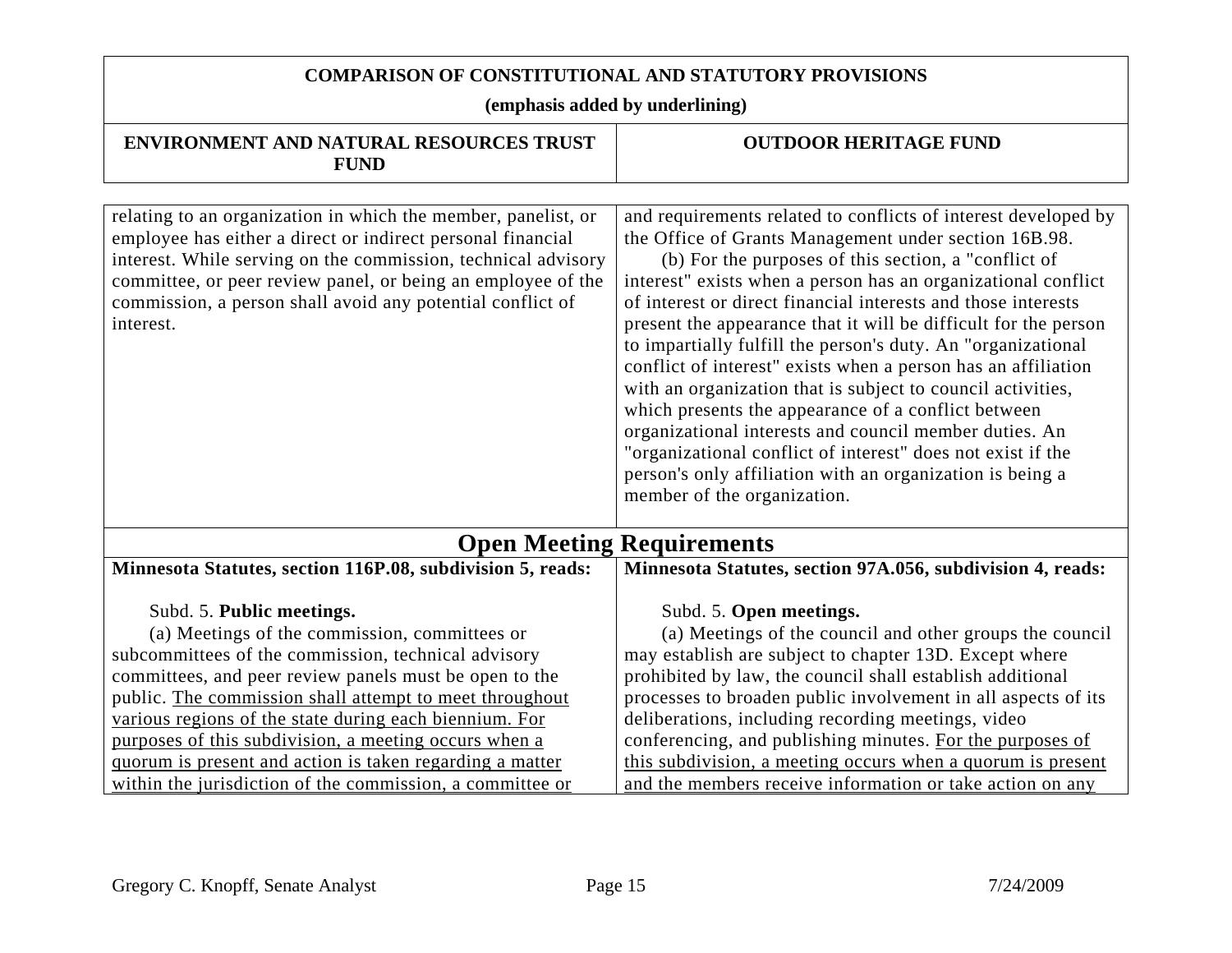| <b>ENVIRONMENT AND NATURAL RESOURCES TRUST</b><br><b>FUND</b>                                                                                                                                                                                                                                                                                                                                                                                                                                                                                                                                                                                                                                                                                                                                                                                                                       | <b>OUTDOOR HERITAGE FUND</b>                                                                                                                                                                                                                                                                                                                                                            |  |
|-------------------------------------------------------------------------------------------------------------------------------------------------------------------------------------------------------------------------------------------------------------------------------------------------------------------------------------------------------------------------------------------------------------------------------------------------------------------------------------------------------------------------------------------------------------------------------------------------------------------------------------------------------------------------------------------------------------------------------------------------------------------------------------------------------------------------------------------------------------------------------------|-----------------------------------------------------------------------------------------------------------------------------------------------------------------------------------------------------------------------------------------------------------------------------------------------------------------------------------------------------------------------------------------|--|
|                                                                                                                                                                                                                                                                                                                                                                                                                                                                                                                                                                                                                                                                                                                                                                                                                                                                                     |                                                                                                                                                                                                                                                                                                                                                                                         |  |
| subcommittee of the commission, a technical advisory<br>committee, or a peer review panel.<br>(b) For legislative members of the commission,<br>enforcement of this subdivision is governed by section 3.055,<br>subdivision 2. For nonlegislative members of the<br>commission, enforcement of this subdivision is governed by<br>section 13D.06, subdivisions 1 and 2.                                                                                                                                                                                                                                                                                                                                                                                                                                                                                                            | matter relating to the duties of the council. The quorum<br>requirement for the council shall be seven members.<br>(b) For legislative members of the council, enforcement<br>of this subdivision is governed by section 3.055, subdivision<br>2. For nonlegislative members of the council, enforcement of<br>this subdivision is governed by section 13D.06, subdivisions<br>1 and 2. |  |
| <b>Gifts and Donations</b>                                                                                                                                                                                                                                                                                                                                                                                                                                                                                                                                                                                                                                                                                                                                                                                                                                                          |                                                                                                                                                                                                                                                                                                                                                                                         |  |
| Minnesota Statutes, section 116P.04, subdivision 4, reads:<br>Subd. 4. Gifts and donations.<br>Gifts and donations, including land or interests in land, may be<br>made to the trust fund. Noncash gifts and donations must be<br>disposed of for cash as soon as the board prudently can maximize<br>the value of the gift or donation. Gifts and donations of<br>marketable securities may be held or be disposed of for cash at<br>the option of the board. The cash receipts of gifts and donations<br>of cash or capital assets and marketable securities disposed of for<br>cash must be credited immediately to the principal of the trust<br>fund. The value of marketable securities at the time the gift or<br>donation is made must be credited to the principal of the trust<br>fund and any earnings from the marketable securities are earnings<br>of the trust fund. | No similar provision.                                                                                                                                                                                                                                                                                                                                                                   |  |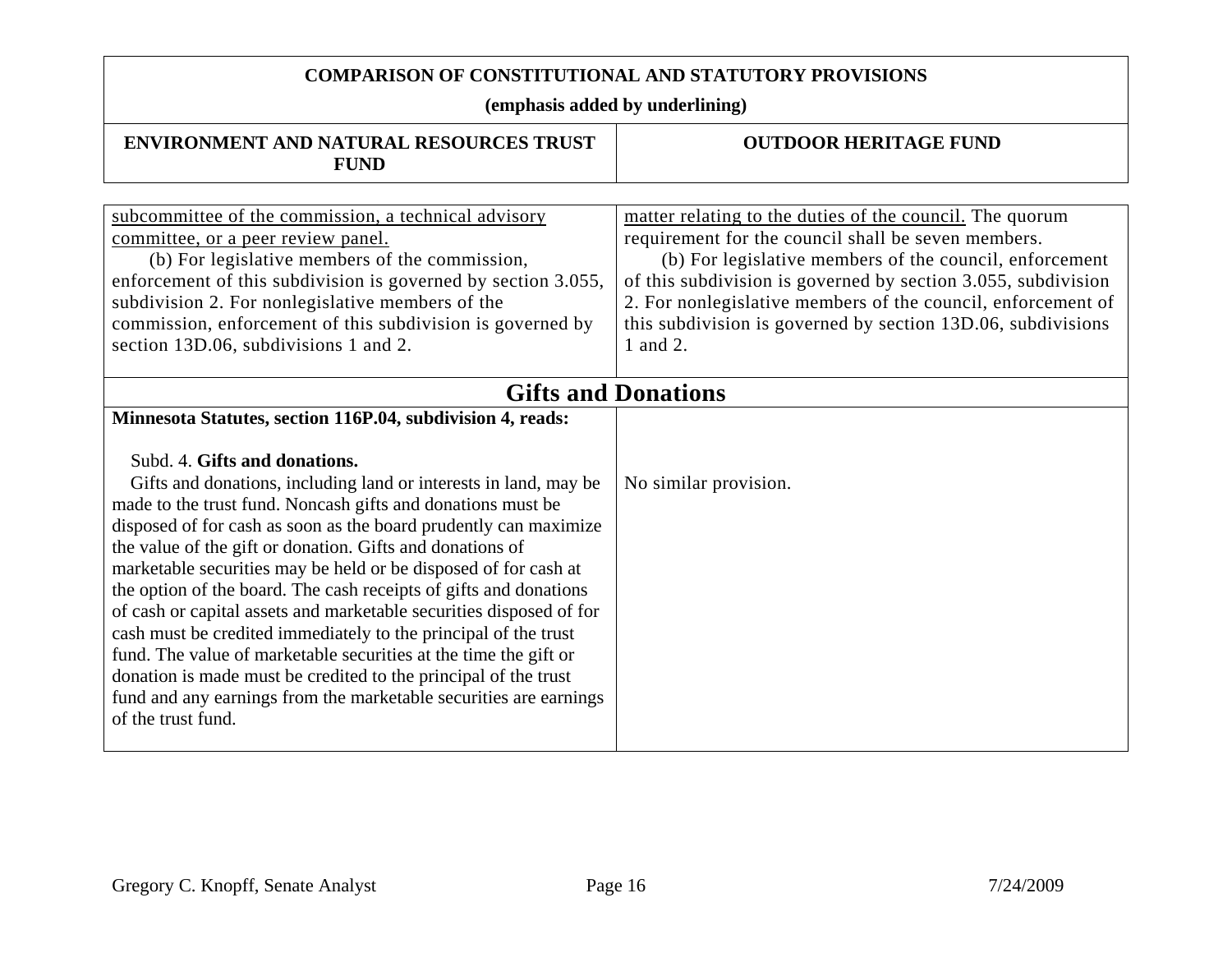**(emphasis added by underlining)** 

#### **ENVIRONMENT AND NATURAL RESOURCES TRUST FUND**

| <b>Audit Requirements</b>                                                                                                                                                               |                                                                                                                                                                                                                                                                                                                                                                                             |
|-----------------------------------------------------------------------------------------------------------------------------------------------------------------------------------------|---------------------------------------------------------------------------------------------------------------------------------------------------------------------------------------------------------------------------------------------------------------------------------------------------------------------------------------------------------------------------------------------|
| Minnesota Statutes, section 116P.04, subdivision 5, reads:                                                                                                                              | Minnesota Statutes, section 97A.056, subdivision 6, reads:                                                                                                                                                                                                                                                                                                                                  |
| Subd. 5. Audits required.<br>The legislative auditor shall audit trust fund expenditures to<br>ensure that the money is spent for the purposes for which the<br>money was appropriated. | Subd. 6. Audit. The legislative auditor shall audit the<br>outdoor heritage fund expenditures, including administrative<br>and staffing expenditures, every two years to ensure that the<br>money is spent to restore, protect, and enhance wetlands,<br>prairies, forests, and habitat for fish, game, and wildlife.                                                                       |
|                                                                                                                                                                                         | <b>Legislative Oversight Requirement</b>                                                                                                                                                                                                                                                                                                                                                    |
|                                                                                                                                                                                         | Minnesota Statutes, section 97A.056, subdivision 7, reads:                                                                                                                                                                                                                                                                                                                                  |
| No similar provision.                                                                                                                                                                   | Subd. 7. Legislative oversight. The senate and house of<br>representatives chairs of the committees with jurisdiction over<br>the environment and natural resources budget shall convene a<br>joint hearing to review the activities and evaluate the<br>effectiveness of the council and to receive reports on the<br>council from the legislative auditor no later than June 30,<br>2014. |
| <b>Specific Statutory Expenditure Requirements</b>                                                                                                                                      |                                                                                                                                                                                                                                                                                                                                                                                             |
| Minnesota Statutes, section 116P.08, subdivision 1, reads:                                                                                                                              | Minnesota Statutes, section 97A.056, subdivision 3,<br>paragraph (b), reads:                                                                                                                                                                                                                                                                                                                |
| Subdivision 1. Expenditures.                                                                                                                                                            |                                                                                                                                                                                                                                                                                                                                                                                             |
| Money in the trust fund may be spent only for:                                                                                                                                          | (b) To encourage and support local conservation efforts, the                                                                                                                                                                                                                                                                                                                                |
| (1) the reinvest in Minnesota program as provided in                                                                                                                                    | council shall establish a conservation partners program. Local,                                                                                                                                                                                                                                                                                                                             |
| section 84.95, subdivision 2;                                                                                                                                                           | regional, state, or national organizations may apply for                                                                                                                                                                                                                                                                                                                                    |
| (2) research that contributes to increasing the                                                                                                                                         | matching grants for restoration, protection, and enhancement                                                                                                                                                                                                                                                                                                                                |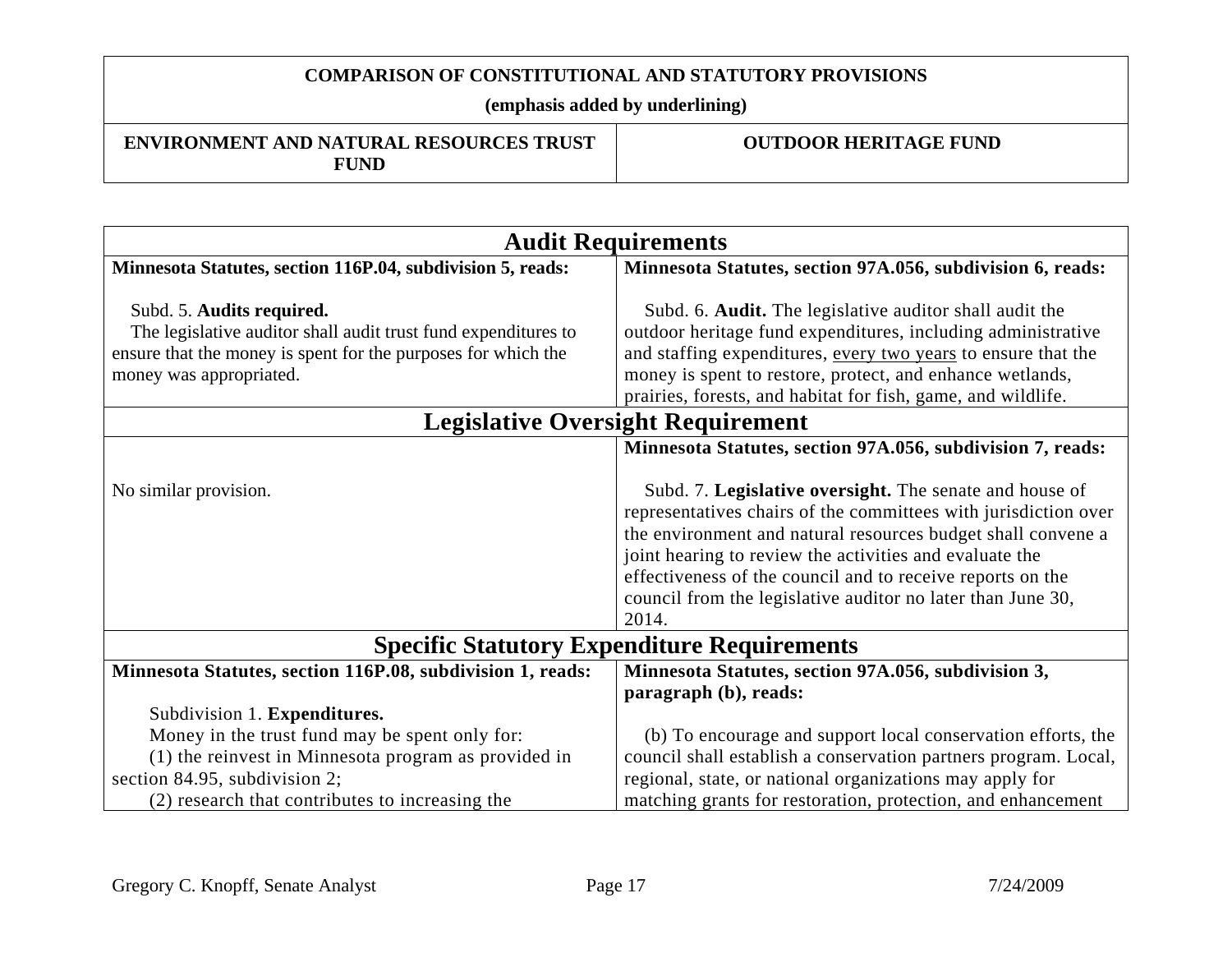| <b>ENVIRONMENT AND NATURAL RESOURCES TRUST</b><br><b>FUND</b>                                                                                                                                                                                                                                                                                                                                                                                                                                                                                                                                                                                                                                                                                                                                                                                                                                                                                                                                | <b>OUTDOOR HERITAGE FUND</b>                                                                                                                                                                         |
|----------------------------------------------------------------------------------------------------------------------------------------------------------------------------------------------------------------------------------------------------------------------------------------------------------------------------------------------------------------------------------------------------------------------------------------------------------------------------------------------------------------------------------------------------------------------------------------------------------------------------------------------------------------------------------------------------------------------------------------------------------------------------------------------------------------------------------------------------------------------------------------------------------------------------------------------------------------------------------------------|------------------------------------------------------------------------------------------------------------------------------------------------------------------------------------------------------|
|                                                                                                                                                                                                                                                                                                                                                                                                                                                                                                                                                                                                                                                                                                                                                                                                                                                                                                                                                                                              |                                                                                                                                                                                                      |
| effectiveness of protecting or managing the state's<br>environment or natural resources;<br>(3) collection and analysis of information that assists in<br>developing the state's environmental and natural resources<br>policies;<br>(4) enhancement of public education, awareness, and<br>understanding necessary for the protection, conservation,<br>restoration, and enhancement of air, land, water, forests, fish,<br>wildlife, and other natural resources;<br>(5) capital projects for the preservation and protection of<br>unique natural resources;<br>(6) activities that preserve or enhance fish, wildlife,<br>land, air, water, and other natural resources that otherwise<br>may be substantially impaired or destroyed in any area of the<br>state;<br>(7) administrative and investment expenses incurred by<br>the State Board of Investment in investing deposits to the<br>trust fund; and<br>(8) administrative expenses subject to the limits in<br>section 116P.09. | of wetlands, prairies, forests, and habitat for fish, game, and<br>wildlife, prevention of forest fragmentation, encouragement of<br>forest consolidation, and expansion of restored native prairie. |
|                                                                                                                                                                                                                                                                                                                                                                                                                                                                                                                                                                                                                                                                                                                                                                                                                                                                                                                                                                                              |                                                                                                                                                                                                      |
|                                                                                                                                                                                                                                                                                                                                                                                                                                                                                                                                                                                                                                                                                                                                                                                                                                                                                                                                                                                              | <b>Statutory Expenditure Prohibitions</b>                                                                                                                                                            |
| Minnesota Statutes, section 116P.08, subdivision 2, reads:                                                                                                                                                                                                                                                                                                                                                                                                                                                                                                                                                                                                                                                                                                                                                                                                                                                                                                                                   |                                                                                                                                                                                                      |
| Subd. 2. Exceptions.<br>Money from the trust fund may not be spent for:<br>(1) purposes of environmental compensation and                                                                                                                                                                                                                                                                                                                                                                                                                                                                                                                                                                                                                                                                                                                                                                                                                                                                    | No similar provision.                                                                                                                                                                                |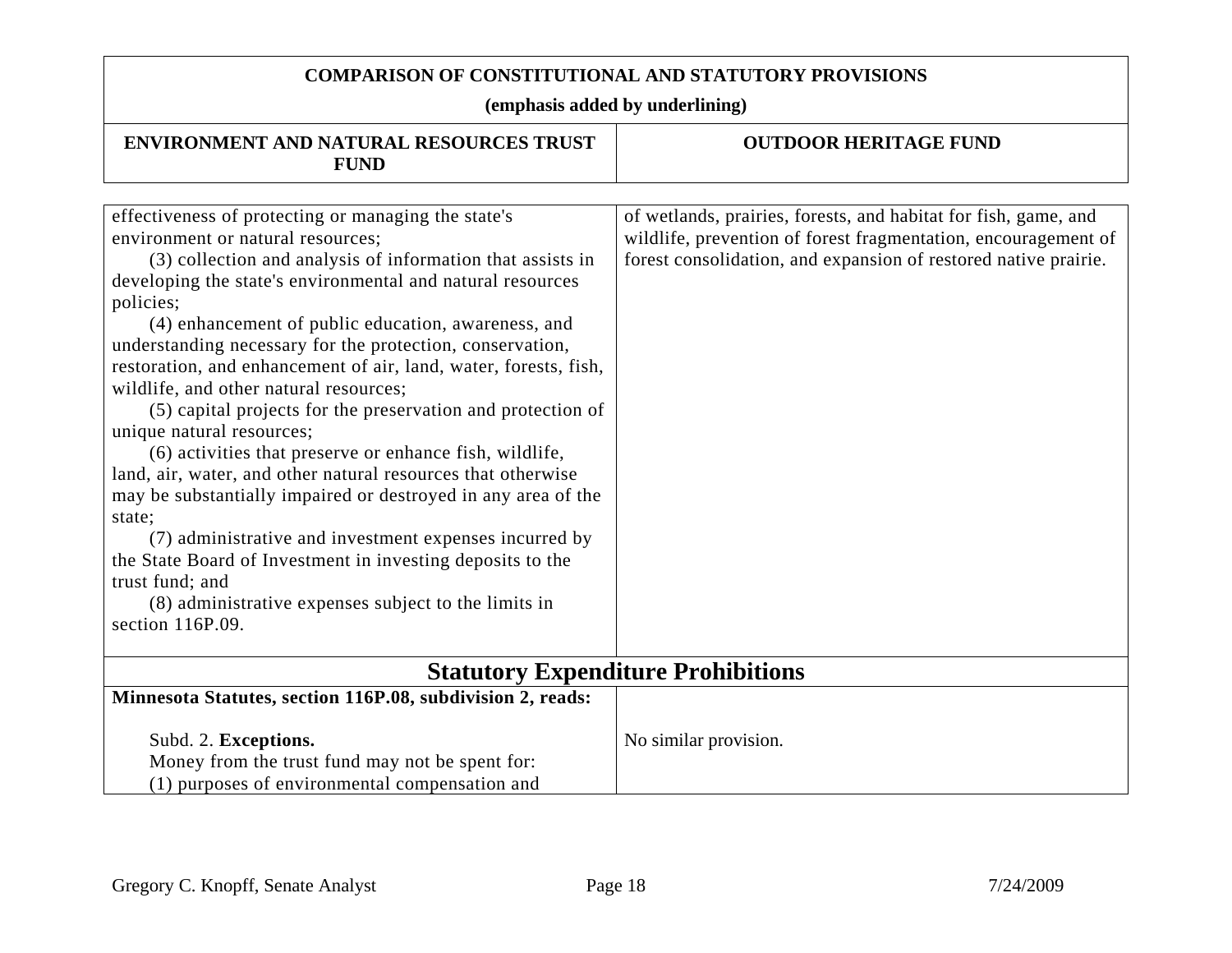| <b>ENVIRONMENT AND NATURAL RESOURCES TRUST</b><br><b>FUND</b>                                                                   | <b>OUTDOOR HERITAGE FUND</b>                                                                                   |
|---------------------------------------------------------------------------------------------------------------------------------|----------------------------------------------------------------------------------------------------------------|
|                                                                                                                                 |                                                                                                                |
| liability under chapter 115B and response actions under                                                                         |                                                                                                                |
| chapter 115C;                                                                                                                   |                                                                                                                |
| (2) purposes of municipal water pollution control under                                                                         |                                                                                                                |
| the authority of chapters 115 and 116;                                                                                          |                                                                                                                |
| (3) costs associated with the decommissioning of nuclear                                                                        |                                                                                                                |
| power plants;                                                                                                                   |                                                                                                                |
| (4) hazardous waste disposal facilities;                                                                                        |                                                                                                                |
| (5) solid waste disposal facilities; or                                                                                         |                                                                                                                |
| (6) projects or purposes inconsistent with the strategic                                                                        |                                                                                                                |
| plan.                                                                                                                           |                                                                                                                |
|                                                                                                                                 |                                                                                                                |
|                                                                                                                                 | <b>Legislative Recommendations</b>                                                                             |
| Minnesota Statutes, section 116P.08, subdivision 4, reads:                                                                      | Minnesota Statutes, section 97A.056, subdivision 3,                                                            |
|                                                                                                                                 | paragraph (a), reads:                                                                                          |
|                                                                                                                                 |                                                                                                                |
| Subd. 4. Legislative recommendations. (a) Funding may be                                                                        | (a) The council shall make recommendations to the                                                              |
| provided only for those projects that meet the categories                                                                       | legislature on appropriations of money from the outdoor                                                        |
| established in subdivision 1.                                                                                                   | heritage fund that are consistent with the Constitution and                                                    |
| (b) The commission must recommend an annual or biennial                                                                         | state law and that will achieve the outcomes of existing natural                                               |
| legislative bill to make appropriations from the trust fund for the                                                             | resource plans, including, but not limited to, the Minnesota                                                   |
| purposes provided in subdivision 1. The recommendations must                                                                    | Statewide Conservation and Preservation Plan, that directly                                                    |
| be submitted to the governor for inclusion in the biennial budget                                                               | relate to the restoration, protection, and enhancement of                                                      |
| and supplemental budget submitted to the legislature.                                                                           | wetlands, prairies, forests, and habitat for fish, game, and                                                   |
| (c) The commission may recommend regional block grants for                                                                      | wildlife, and that prevent forest fragmentation, encourage                                                     |
| a portion of trust fund expenditures to partner with existing                                                                   | forest consolidation, and expand restored native prairie. The                                                  |
|                                                                                                                                 |                                                                                                                |
| regional organizations that have strong citizen involvement, to<br>address unique local needs and capacity, and to leverage all | council shall submit its initial recommendations to the<br>legislature no later than April 1, 2009. Subsequent |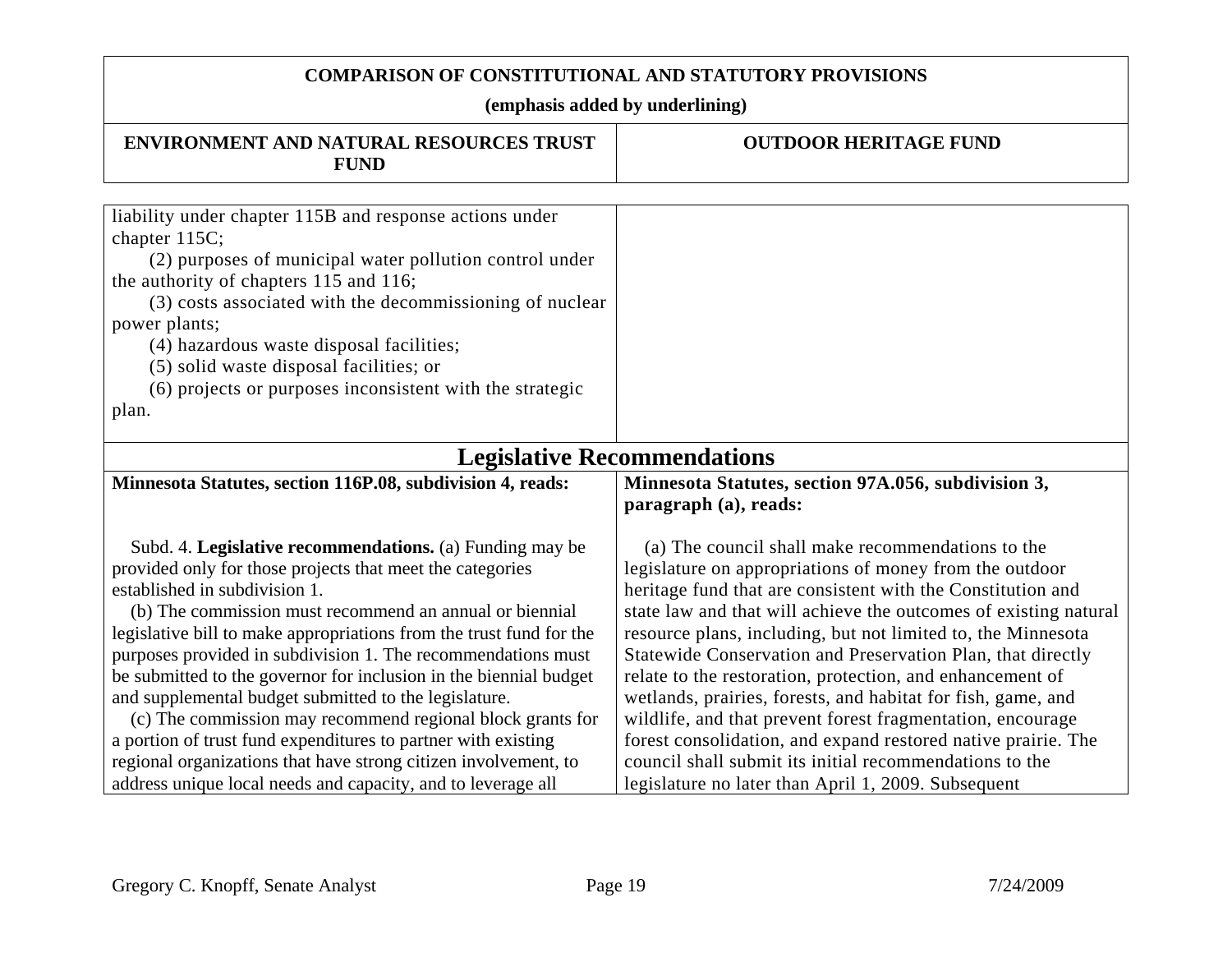| ENVIRONMENT AND NATURAL RESOURCES TRUST<br><b>FUND</b>                                                                                                                                                                                                                                                                                                                                                                                                                                                                                                                                                                                    | <b>OUTDOOR HERITAGE FUND</b>                                                                                                                                                                                                                                                                                                                                                                                                                                                                                                                |  |
|-------------------------------------------------------------------------------------------------------------------------------------------------------------------------------------------------------------------------------------------------------------------------------------------------------------------------------------------------------------------------------------------------------------------------------------------------------------------------------------------------------------------------------------------------------------------------------------------------------------------------------------------|---------------------------------------------------------------------------------------------------------------------------------------------------------------------------------------------------------------------------------------------------------------------------------------------------------------------------------------------------------------------------------------------------------------------------------------------------------------------------------------------------------------------------------------------|--|
|                                                                                                                                                                                                                                                                                                                                                                                                                                                                                                                                                                                                                                           |                                                                                                                                                                                                                                                                                                                                                                                                                                                                                                                                             |  |
| available funding sources for projects.<br>(d) The commission may recommend the establishment of an<br>emerging issues account in its legislative bill for funding<br>emerging issues, which come up unexpectedly, but which still<br>adhere to the commission's strategic plan, to be approved by<br>the governor after initiation and recommendation by the<br>commission.<br>(e) Money in the trust fund may not be spent except under an<br>appropriation by law.                                                                                                                                                                     | recommendations shall be submitted no later than January 15<br>each year. The council shall present its recommendations to<br>the senate and house of representatives committees with<br>jurisdiction over the environment and natural resources budget<br>by February 15 in odd-numbered years, and within the first<br>four weeks of the legislative session in even-numbered years.<br>The council's budget recommendations to the legislature shall<br>be separate from the Department of Natural<br>Resource's budget recommendations. |  |
| <b>Peer Review Requirements</b>                                                                                                                                                                                                                                                                                                                                                                                                                                                                                                                                                                                                           |                                                                                                                                                                                                                                                                                                                                                                                                                                                                                                                                             |  |
| Minnesota Statutes, section 116P.08, subdivisions 6 and 7,<br>reads                                                                                                                                                                                                                                                                                                                                                                                                                                                                                                                                                                       |                                                                                                                                                                                                                                                                                                                                                                                                                                                                                                                                             |  |
| Subd. 6. Peer review.<br>(a) Research proposals must include a stated purpose<br>directly connected to the trust fund's constitutional mandate,<br>this chapter, and the adopted strategic plan under subdivision<br>3, a timeline, potential outcomes, and an explanation of the<br>need for the research. All research proposals must be<br>reviewed by a peer review panel before receiving an<br>appropriation.<br>(b) In conducting research proposal reviews, the peer<br>review panel shall:<br>(1) comment on the methodology proposed and whether<br>it can be expected to yield appropriate and useful information<br>and data; | No similar provisions.                                                                                                                                                                                                                                                                                                                                                                                                                                                                                                                      |  |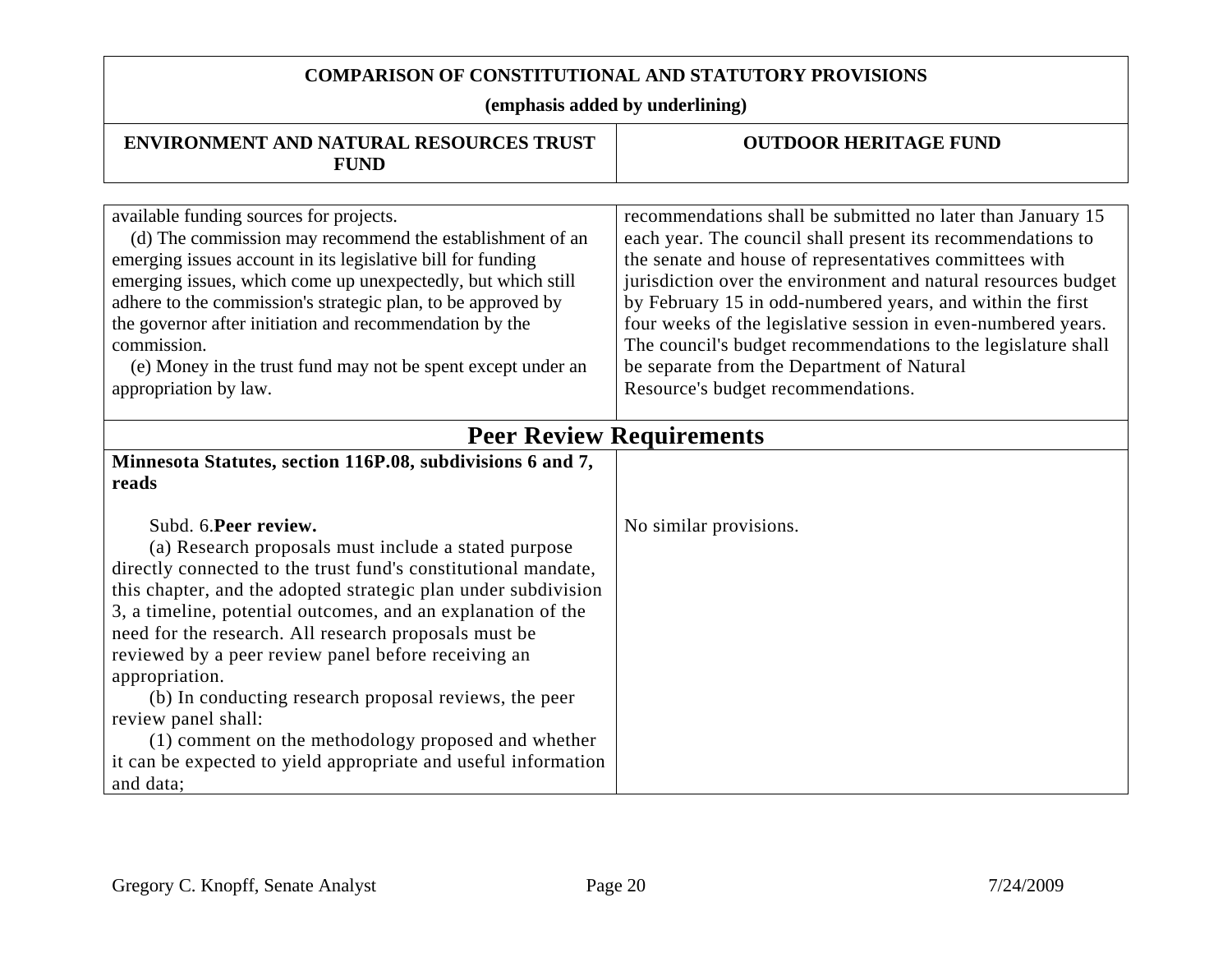| <b>ENVIRONMENT AND NATURAL RESOURCES TRUST</b><br><b>FUND</b>   | <b>OUTDOOR HERITAGE FUND</b> |  |
|-----------------------------------------------------------------|------------------------------|--|
|                                                                 |                              |  |
| (2) comment on the need for the research and about              |                              |  |
| similar existing information available, if any; and             |                              |  |
| $(3)$ report to the commission on clauses $(1)$ and $(2)$ .     |                              |  |
| (c) The peer review panel also must review completed            |                              |  |
| research proposals that have received an appropriation and      |                              |  |
| comment and report upon whether the project reached the         |                              |  |
| intended goals.                                                 |                              |  |
| Subd. 7. Peer review panel membership.                          |                              |  |
| (a) The peer review panel must consist of at least five         |                              |  |
| members who are knowledgeable in general research methods       |                              |  |
| in the areas of environment and natural resources. Not more     |                              |  |
| than two members of the panel may be employees of state         |                              |  |
| agencies in Minnesota.                                          |                              |  |
| (b) The commission shall select a chair every two years         |                              |  |
| who shall be responsible for convening meetings of the panel    |                              |  |
| as often as is necessary to fulfill its duties as prescribed in |                              |  |
| this section. Compensation of panel members is governed by      |                              |  |
| section 15.059, subdivision 3.                                  |                              |  |
|                                                                 |                              |  |
| <b>Royalties Copyrights, and Patents</b>                        |                              |  |
| 116P.10 ROYALTIES, COPYRIGHTS, PATENTS, AND                     |                              |  |
| <b>SALE OF PRODUCTS AND ASSETS.</b>                             |                              |  |
| (a) This section applies to projects supported by the trust     | No similar provision.        |  |
| fund and the oil overcharge money referred to in section        |                              |  |
| 4.071, subdivision 2, each of which is referred to in this      |                              |  |
| section as a "fund."                                            |                              |  |
| (b) The fund owns and shall take title to the percentage of a   |                              |  |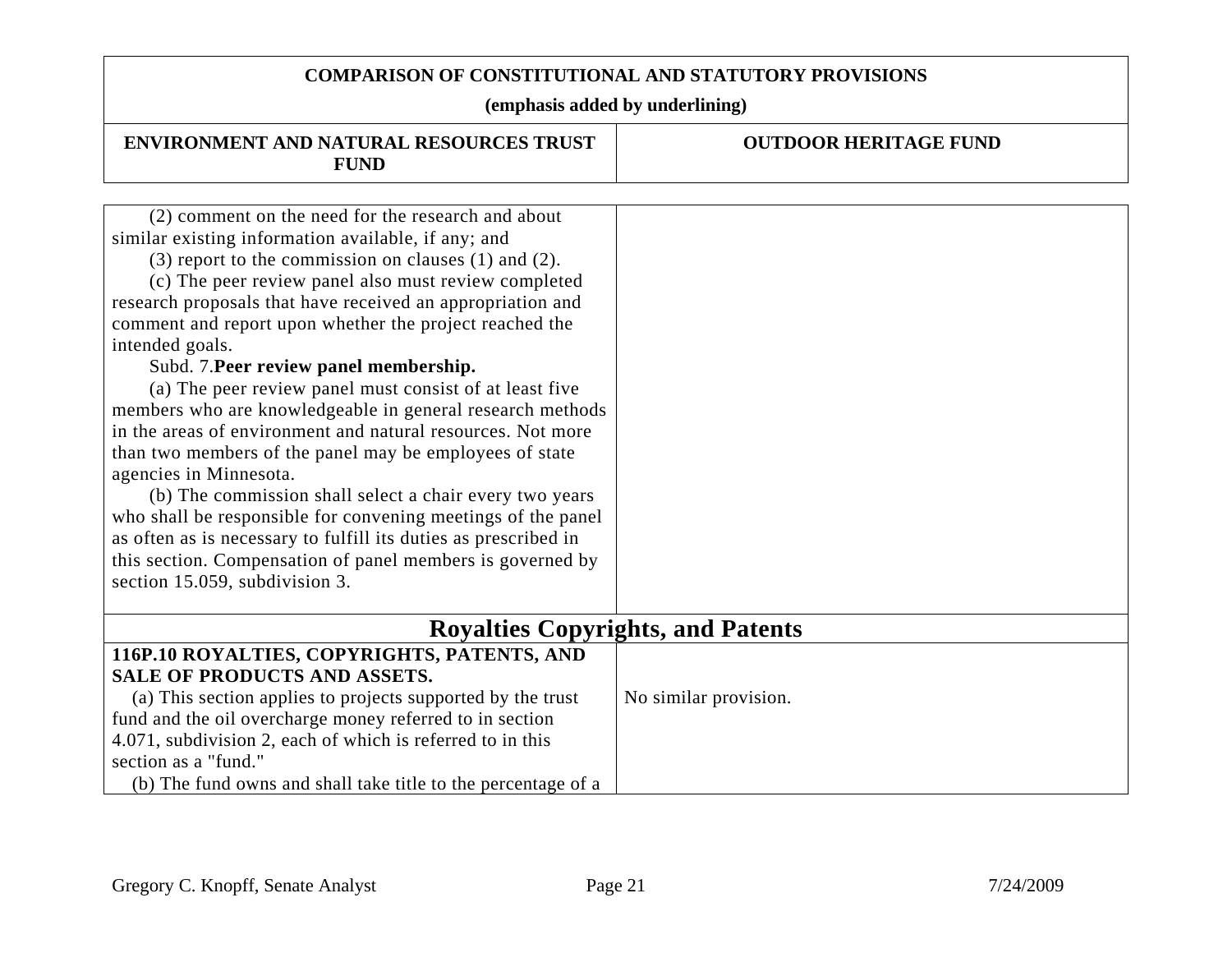# **COMPARISON OF CONSTITUTIONAL AND STATUTORY PROVISIONS (emphasis added by underlining) ENVIRONMENT AND NATURAL RESOURCES TRUST FUND OUTDOOR HERITAGE FUND** royalty, copyright, or patent resulting from a project supported by the fund equal to the percentage of the project's total funding provided by the fund. Cash receipts resulting from a royalty, copyright, or patent, or the sale of the fund's rights to a royalty, copyright, or patent, must be credited immediately to the principal of the fund. Receipts from

Subdivision 1. **Scope.**

Minnesota future resources fund projects must be credited to the trust fund. The commission may include in its legislative bill a recommendation to relinquish the ownership or rights to

when the amount of the original grant or loan, plus interest,

 (c) If a project supported by the fund results in net income from the sale of products or assets developed or acquired by an appropriation from the fund, the appropriation must be repaid to the fund in an amount equal to the percentage of the project's total funding provided by the fund. The commission

relinquish the income if a plan is approved for reinvestment of the income in the project or when the amount of the original grant or loan, plus interest, has been repaid to the fund.

A recipient of an appropriation from the trust fund or the

Minnesota future resources fund who acquires an interest in

a royalty, copyright, or patent resulting from a project

may include in its legislative bill a recommendation to

**116P.15 LAND ACQUISITION RESTRICTIONS.** 

supported by the fund to the project's proposer

has been repaid to the fund.

**Land Acquisition Restrictions** 

(Note: Laws 2009, chapter 172, contains similar land acquisition restriction language for 2009 appropriations.)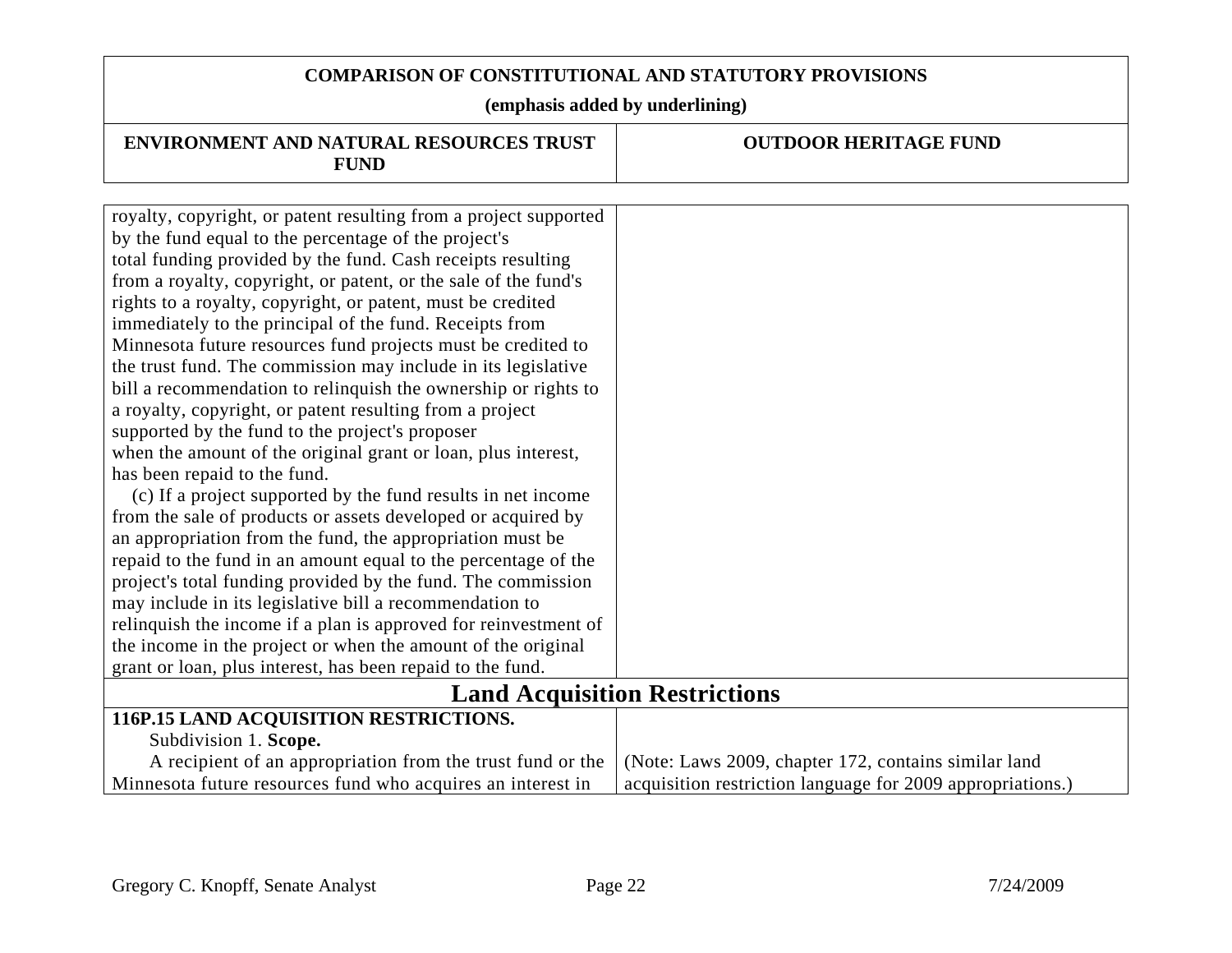| <b>ENVIRONMENT AND NATURAL RESOURCES TRUST</b><br><b>FUND</b>    | <b>OUTDOOR HERITAGE FUND</b> |
|------------------------------------------------------------------|------------------------------|
|                                                                  |                              |
| real property with the appropriation must comply with this       |                              |
| section. If the recipient fails to comply with the terms of this |                              |
| section, ownership of the interest in real property transfers to |                              |
| the state. For the purposes of this section, "interest in real   |                              |
| property" includes, but is not limited to, an easement or fee    |                              |
| title to property.                                               |                              |
| Subd. 2. Restrictions; modification procedure.                   |                              |
| (a) An interest in real property acquired with an                |                              |
| appropriation from the trust fund or the Minnesota future        |                              |
| resources fund must be used in perpetuity or for the specific    |                              |
| term of an easement interest for the purpose for which the       |                              |
| appropriation was made.                                          |                              |
| (b) A recipient of funding who acquires an interest in           |                              |
| real property subject to this section may not alter the          |                              |
| intended use of the interest in real property or convey any      |                              |
| interest in the real property acquired with the appropriation    |                              |
| without the prior review and approval of the commission.         |                              |
| The commission shall establish procedures to review requests     |                              |
| from recipients to alter the use of or convey an interest in     |                              |
| real property. These procedures shall allow for the              |                              |
| replacement of the interest in real property with another        |                              |
| interest in real property meeting the following criteria:        |                              |
| (1) the interest is at least equal in fair market value, as      |                              |
| certified by the commissioner of natural resources, to the       |                              |
| interest being replaced; and                                     |                              |
| (2) the interest is in a reasonably equivalent location,         |                              |
| and has a reasonably equivalent usefulness compared to the       |                              |
| interest being replaced.                                         |                              |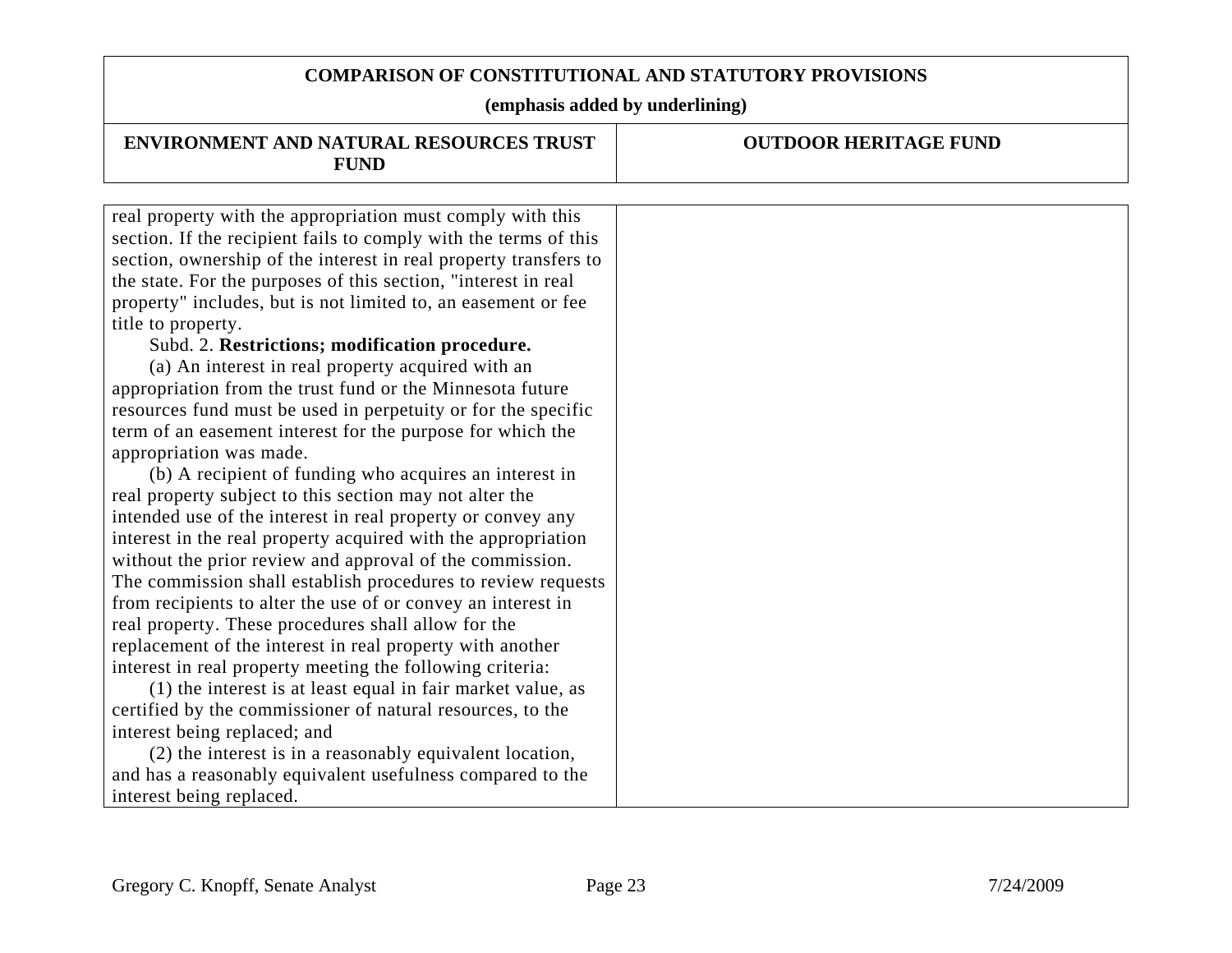| ENVIRONMENT AND NATURAL RESOURCES TRUST<br><b>FUND</b>                                                                                                                                                                                                                                                                                                                                                                                                                                                                                                                                                                                                                                                                                                                                                                                                                                                                                                                                                                                                                                                                                                                                                                                                                                                            | <b>OUTDOOR HERITAGE FUND</b> |
|-------------------------------------------------------------------------------------------------------------------------------------------------------------------------------------------------------------------------------------------------------------------------------------------------------------------------------------------------------------------------------------------------------------------------------------------------------------------------------------------------------------------------------------------------------------------------------------------------------------------------------------------------------------------------------------------------------------------------------------------------------------------------------------------------------------------------------------------------------------------------------------------------------------------------------------------------------------------------------------------------------------------------------------------------------------------------------------------------------------------------------------------------------------------------------------------------------------------------------------------------------------------------------------------------------------------|------------------------------|
|                                                                                                                                                                                                                                                                                                                                                                                                                                                                                                                                                                                                                                                                                                                                                                                                                                                                                                                                                                                                                                                                                                                                                                                                                                                                                                                   |                              |
| (c) A recipient of funding who acquires an interest in<br>real property under paragraph (a) must separately record a<br>notice of funding restrictions in the appropriate local<br>government office where the conveyance of the interest in<br>real property is filed. The notice of funding agreement must<br>contain:<br>(1) a legal description of the interest in real property<br>covered by the funding agreement;<br>(2) a reference to the underlying funding agreement;<br>(3) a reference to this section; and<br>(4) the following statement:<br>"This interest in real property shall be administered in<br>accordance with the terms, conditions, and purposes of the<br>grant agreement or work program controlling the acquisition<br>of the property. The interest in real property, or any portion<br>of the interest in real property, shall not be sold, transferred,<br>pledged, or otherwise disposed of or further encumbered<br>without obtaining the prior written approval of the<br>Legislative-Citizen Commission on Minnesota Resources or<br>its successor. If the holder of the interest in real property<br>fails to comply with the terms and conditions of the grant<br>agreement or work program, ownership of the interest in real<br>property shall transfer to this state." |                              |
|                                                                                                                                                                                                                                                                                                                                                                                                                                                                                                                                                                                                                                                                                                                                                                                                                                                                                                                                                                                                                                                                                                                                                                                                                                                                                                                   |                              |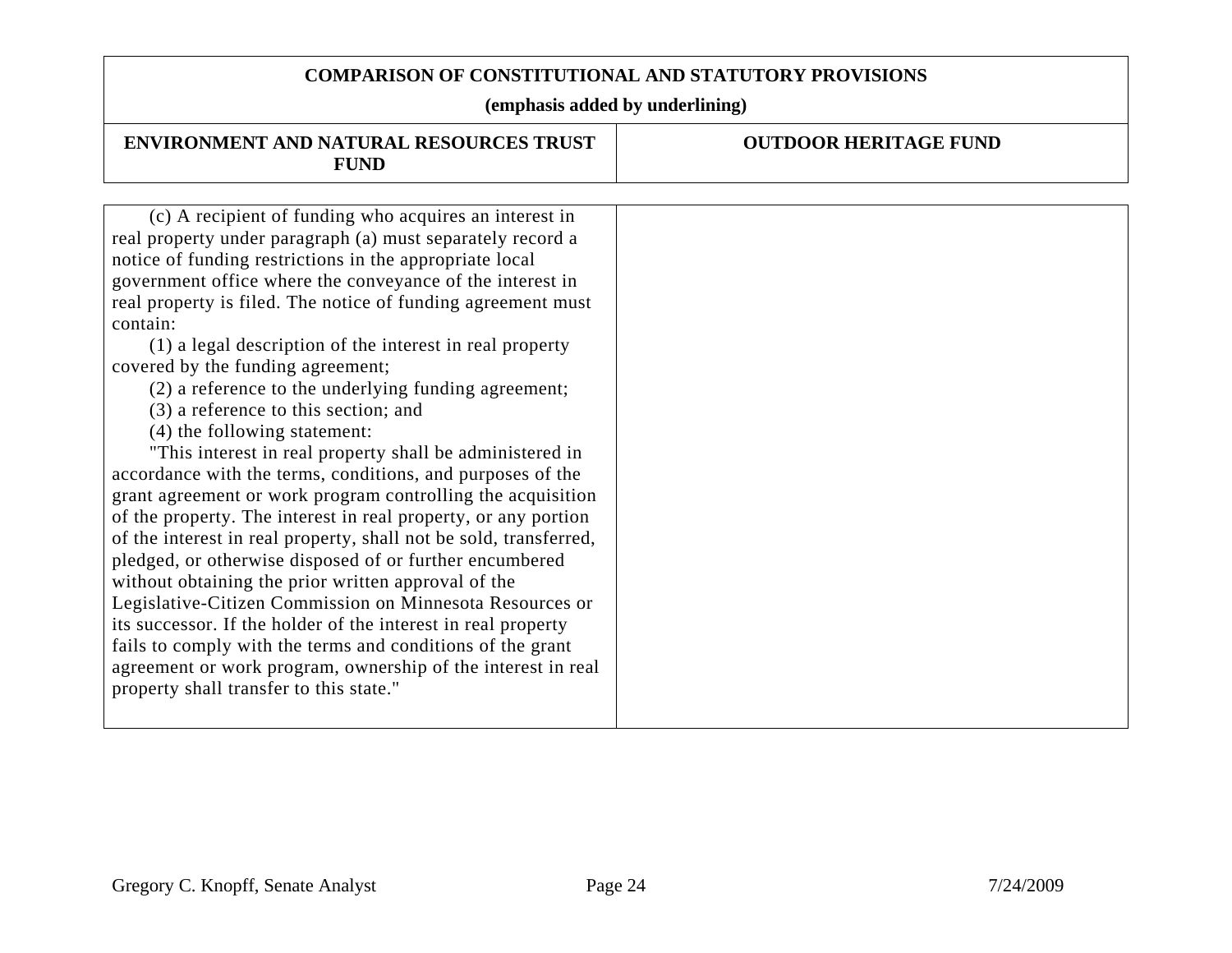**(emphasis added by underlining)** 

#### **ENVIRONMENT AND NATURAL RESOURCES TRUST FUND**

| <b>Real Property Reports</b>                                                                                                                                                                                                                                                                                                                                                                                                                                                                                                                                                                                                                                                                                                                                                                                                                                                                                                                                                                                                                                                                                                                 |                                                                                                                |  |
|----------------------------------------------------------------------------------------------------------------------------------------------------------------------------------------------------------------------------------------------------------------------------------------------------------------------------------------------------------------------------------------------------------------------------------------------------------------------------------------------------------------------------------------------------------------------------------------------------------------------------------------------------------------------------------------------------------------------------------------------------------------------------------------------------------------------------------------------------------------------------------------------------------------------------------------------------------------------------------------------------------------------------------------------------------------------------------------------------------------------------------------------|----------------------------------------------------------------------------------------------------------------|--|
| 116P.16 REAL PROPERTY INTEREST REPORT.                                                                                                                                                                                                                                                                                                                                                                                                                                                                                                                                                                                                                                                                                                                                                                                                                                                                                                                                                                                                                                                                                                       |                                                                                                                |  |
| By December 1 each year, a recipient of an<br>appropriation from the trust fund, that is used for the<br>acquisition of an interest in real property, must submit annual<br>reports on the status of the real property to the Legislative-<br>Citizen Commission on Minnesota Resources in a form<br>determined by the commission. The responsibility for<br>reporting under this section may be transferred by the<br>recipient of the appropriation to another person who holds<br>the interest in the real property. To complete the transfer of<br>reporting responsibility, the recipient of the appropriation<br>must:<br>(1) inform the person to whom the responsibility is<br>transferred of that person's reporting responsibility;<br>(2) inform the person to whom the responsibility is<br>transferred of the property restrictions under section 116P.15;<br>and<br>(3) provide written notice to the commission of the<br>transfer of reporting responsibility, including contact<br>information for the person to whom the responsibility is<br>transferred.<br>After the transfer, the person who holds the interest in the | (Note: Laws 2009, chapter 172, contains similar real interest)<br>reporting language for 2009 appropriations.) |  |
| real property is responsible for reporting requirements under<br>this section.                                                                                                                                                                                                                                                                                                                                                                                                                                                                                                                                                                                                                                                                                                                                                                                                                                                                                                                                                                                                                                                               |                                                                                                                |  |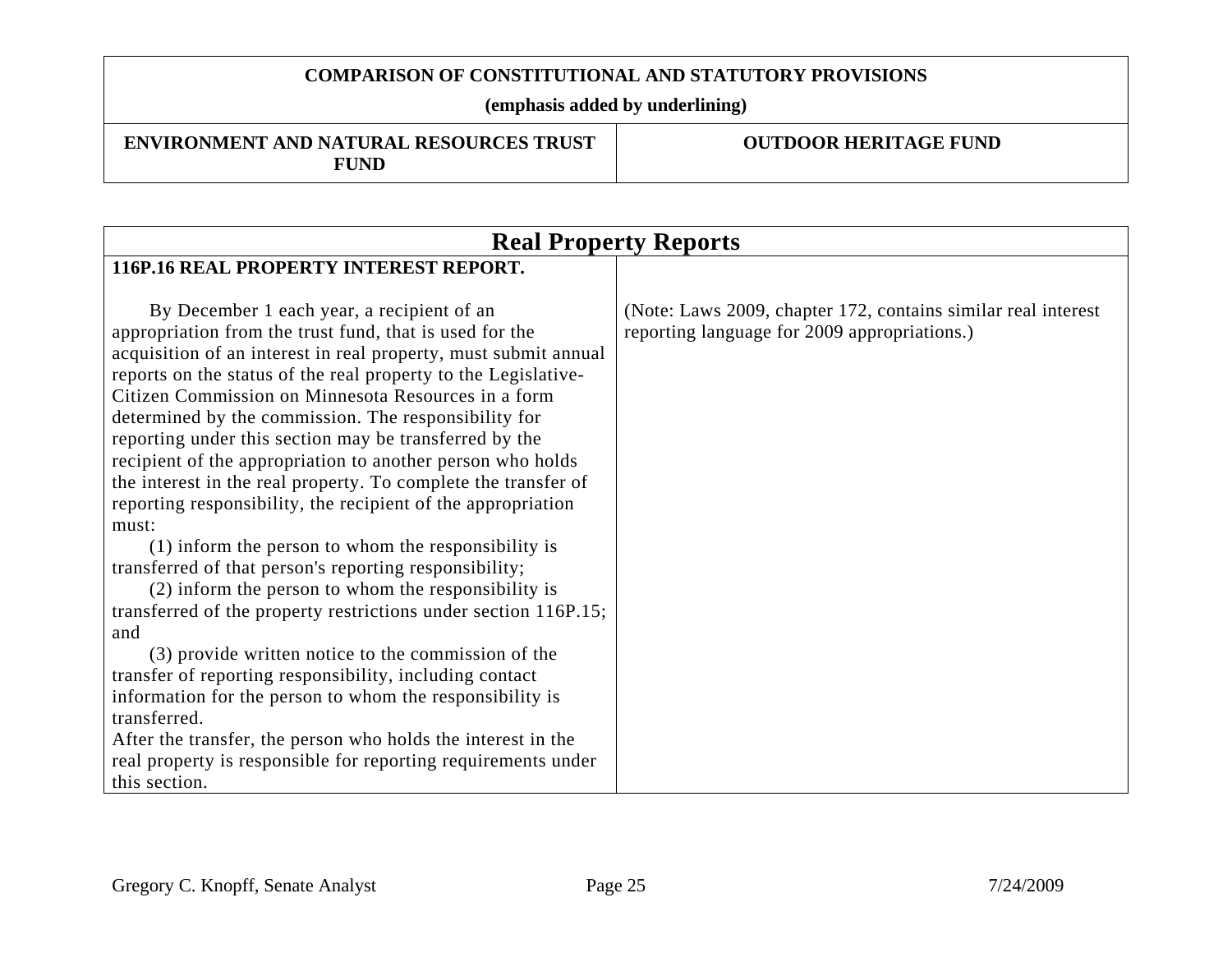**(emphasis added by underlining)** 

| <b>ENVIRONMENT AND NATURAL RESOURCES TRUST</b> |  |  |
|------------------------------------------------|--|--|
| <b>FUND</b>                                    |  |  |

| <b>Information Gathering</b>                                    |                                                                 |  |
|-----------------------------------------------------------------|-----------------------------------------------------------------|--|
| 116P.07 INFORMATION GATHERING.                                  | Minnesota Statutes, section 97A.056, subdivision 3,             |  |
| The commission may convene public forums or employ              | paragraphs $(g)$ and $(h)$ , read:                              |  |
| other methods to gather information for establishing            |                                                                 |  |
| priorities for funding.                                         | (g) The council shall develop and implement a process that      |  |
|                                                                 | ensures that citizens and potential recipients of funds are     |  |
|                                                                 | included throughout the process, including the development      |  |
|                                                                 | and finalization of the council's recommendations. The process  |  |
|                                                                 | must include a fair, equitable, and thorough process for        |  |
|                                                                 | reviewing requests for funding and a clear and easily           |  |
|                                                                 | understood process for ranking projects.                        |  |
|                                                                 |                                                                 |  |
|                                                                 | (h) The council shall use the regions of the state based upon   |  |
|                                                                 | the ecological regions and subregions developed by the          |  |
|                                                                 | Department of Natural Resources and establish objectives for    |  |
|                                                                 | each region and subregion to achieve the purposes of the fund   |  |
|                                                                 | outlined in the state constitution.                             |  |
|                                                                 |                                                                 |  |
| <b>Web Site Requirements</b>                                    |                                                                 |  |
| Minnesota Statutes, section 3.303, subdivision 10, reads:       | Minnesota Statutes, section 3.303, subdivision 10, reads:       |  |
|                                                                 |                                                                 |  |
| Subd. 10. Constitutionally dedicated funding                    | Subd. 10. Constitutionally dedicated funding                    |  |
| accountability. (a) The Legislative Coordinating Commission     | accountability. (a) The Legislative Coordinating Commission     |  |
| shall develop and maintain a user-friendly, public-oriented     | shall develop and maintain a user-friendly, public-oriented     |  |
| Web site that informs, educates, and demonstrates to the        | Web site that informs, educates, and demonstrates to the        |  |
| public how the constitutionally dedicated funds in the arts and | public how the constitutionally dedicated funds in the arts and |  |
| cultural heritage fund, outdoor heritage fund, clean water      | cultural heritage fund, outdoor heritage fund, clean water      |  |
| fund, parks and trails fund, and environment and natural        | fund, parks and trails fund, and environment and natural        |  |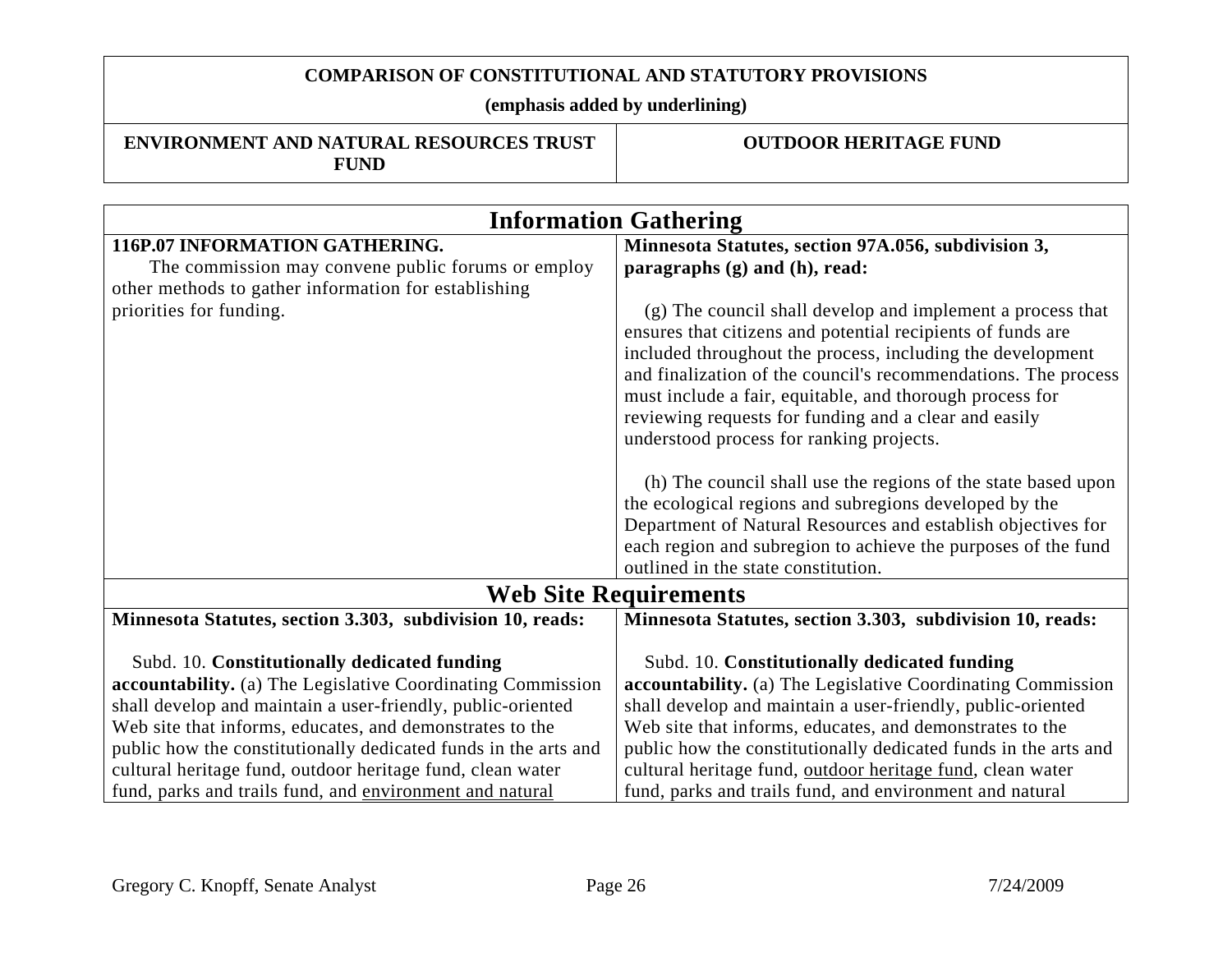| <b>ENVIRONMENT AND NATURAL RESOURCES TRUST</b><br><b>FUND</b>   | <b>OUTDOOR HERITAGE FUND</b>                                    |
|-----------------------------------------------------------------|-----------------------------------------------------------------|
|                                                                 |                                                                 |
| resources trust fund are being expended to meet the             | resources trust fund are being expended to meet the             |
| requirements established for each fund in the state             | requirements established for each fund in the state             |
| constitution. Information provided on the Web site must         | constitution. Information provided on the Web site must         |
| include, but is not limited to:                                 | include, but is not limited to:                                 |
| (1) information on all project proposals received by the        | (1) information on all project proposals received by the        |
| Outdoor Heritage Council and the Legislative-Citizen            | Outdoor Heritage Council and the Legislative-Citizen            |
| <b>Commission on Minnesota Resources;</b>                       | <b>Commission on Minnesota Resources;</b>                       |
| (2) information on all projects receiving funding, including    | (2) information on all projects receiving funding, including    |
| proposed measurable outcomes and the plan for measuring and     | proposed measurable outcomes and the plan for measuring and     |
| evaluating the results;                                         | evaluating the results;                                         |
| (3) measured outcomes and evaluation of projects as             | (3) measured outcomes and evaluation of projects as             |
| required under sections 85.53, subdivision 2; 97A.056,          | required under sections 85.53, subdivision 2; 97A.056,          |
| subdivision 9; 114D.50, subdivision 2; and 129D.17,             | subdivision 9; 114D.50, subdivision 2; and 129D.17,             |
| subdivision 2;                                                  | subdivision 2;                                                  |
| (4) education about the areas and issues the projects           | (4) education about the areas and issues the projects           |
| address, including, when feasible, maps of where projects have  | address, including, when feasible, maps of where projects have  |
| been undertaken;                                                | been undertaken;                                                |
| (5) all frameworks developed for future uses of each fund;      | (5) all frameworks developed for future uses of each fund;      |
| and                                                             | and                                                             |
| (6) methods by which members of the public may apply for        | (6) methods by which members of the public may apply for        |
| project funds under any of the constitutionally dedicated       | project funds under any of the constitutionally dedicated       |
| funds.                                                          | funds.                                                          |
| (b) All information for proposed and funded projects,           | (b) All information for proposed and funded projects,           |
| including the proposed                                          | including the proposed                                          |
| measurable outcomes, must be made available on the Web site     | measurable outcomes, must be made available on the Web site     |
| as soon as practicable. Information on the measured outcomes    | as soon as practicable. Information on the measured outcomes    |
| and evaluation must be posted as soon as it becomes available.  | and evaluation must be posted as soon as it becomes available.  |
| The costs of these activities shall be paid out of the arts and | The costs of these activities shall be paid out of the arts and |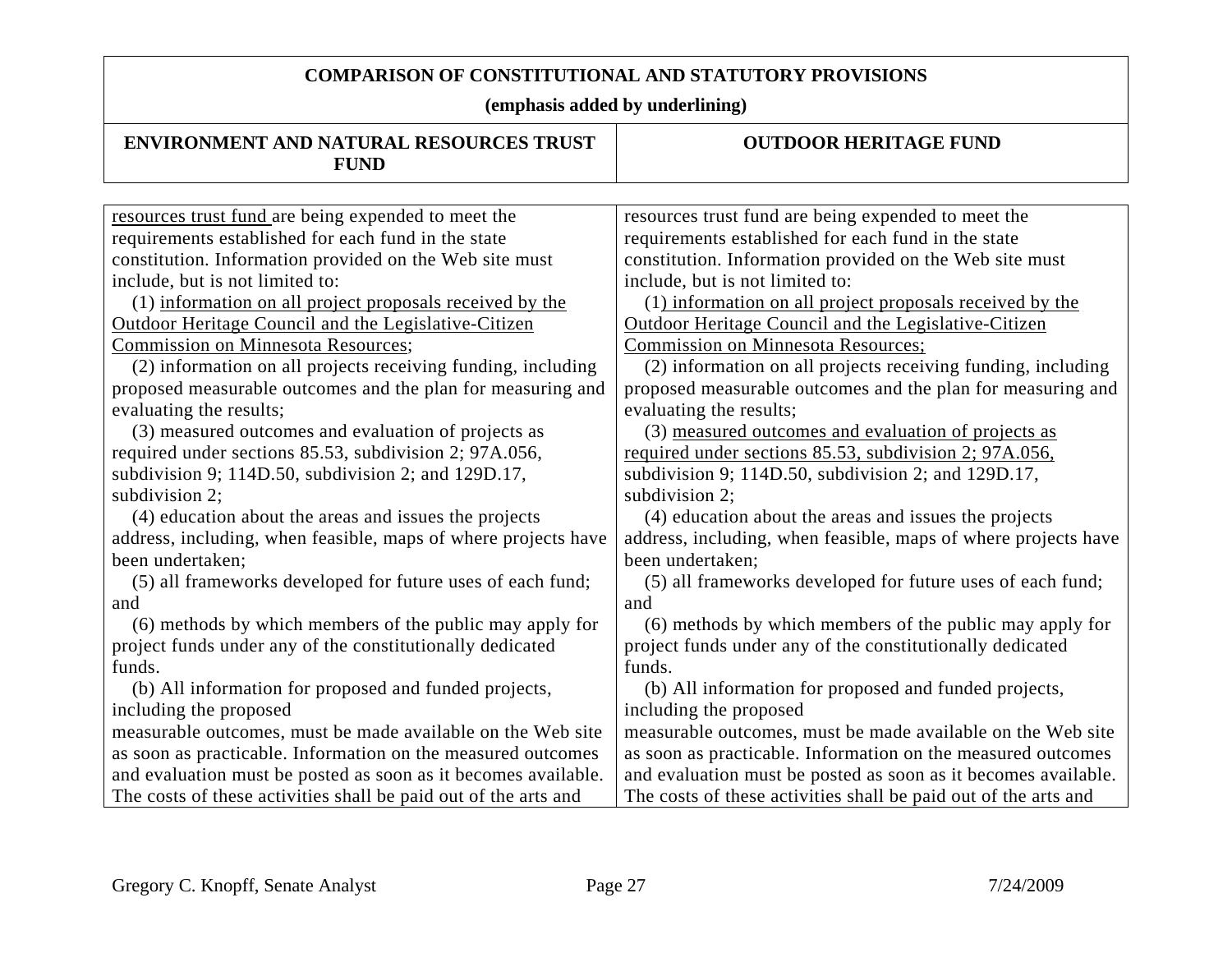| <b>ENVIRONMENT AND NATURAL RESOURCES TRUST</b><br><b>FUND</b>                                                                                                                                                                                                                                                                                                                                                                                                                                                                                                                                                                                                                                                                                                                                                                                                       | <b>OUTDOOR HERITAGE FUND</b>                                                                                                                                                                                                                                                                                                                                                                                                                                                                                                                                                                                                                                                                                                                                                                                                                                        |  |
|---------------------------------------------------------------------------------------------------------------------------------------------------------------------------------------------------------------------------------------------------------------------------------------------------------------------------------------------------------------------------------------------------------------------------------------------------------------------------------------------------------------------------------------------------------------------------------------------------------------------------------------------------------------------------------------------------------------------------------------------------------------------------------------------------------------------------------------------------------------------|---------------------------------------------------------------------------------------------------------------------------------------------------------------------------------------------------------------------------------------------------------------------------------------------------------------------------------------------------------------------------------------------------------------------------------------------------------------------------------------------------------------------------------------------------------------------------------------------------------------------------------------------------------------------------------------------------------------------------------------------------------------------------------------------------------------------------------------------------------------------|--|
|                                                                                                                                                                                                                                                                                                                                                                                                                                                                                                                                                                                                                                                                                                                                                                                                                                                                     |                                                                                                                                                                                                                                                                                                                                                                                                                                                                                                                                                                                                                                                                                                                                                                                                                                                                     |  |
| cultural heritage fund, outdoor heritage fund, clean water fund,<br>parks and trails fund, and the environment and natural<br>resources trust fund proportionately. For purposes of this<br>section, "measurable outcomes" means outcomes, indicators,<br>or other performance measures that may be quantified or<br>otherwise measured in order to measure the effectiveness of a<br>project or program in meeting its intended goal or purpose.<br>(c) The Legislative Coordinating Commission shall be<br>responsible for receiving all ten-year plans and 25-year<br>frameworks for each of the constitutionally dedicated funds.<br>To the extent practicable, staff for the commission shall<br>provide assistance and oversight to these planning efforts and<br>shall coordinate public access to hearings and public meetings<br>for all planning efforts. | cultural heritage fund, outdoor heritage fund, clean water fund,<br>parks and trails fund, and the environment and natural<br>resources trust fund proportionately. For purposes of this<br>section, "measurable outcomes" means outcomes, indicators,<br>or other performance measures that may be quantified or<br>otherwise measured in order to measure the effectiveness of a<br>project or program in meeting its intended goal or purpose.<br>(c) The Legislative Coordinating Commission shall be<br>responsible for receiving all ten-year plans and 25-year<br>frameworks for each of the constitutionally dedicated funds.<br>To the extent practicable, staff for the commission shall<br>provide assistance and oversight to these planning efforts and<br>shall coordinate public access to hearings and public meetings<br>for all planning efforts. |  |
| (Note: this was added in Laws 2009, chapter 172)                                                                                                                                                                                                                                                                                                                                                                                                                                                                                                                                                                                                                                                                                                                                                                                                                    | (Note: this was added in Laws 2009, chapter 172)                                                                                                                                                                                                                                                                                                                                                                                                                                                                                                                                                                                                                                                                                                                                                                                                                    |  |
| <b>Public Official Designation</b>                                                                                                                                                                                                                                                                                                                                                                                                                                                                                                                                                                                                                                                                                                                                                                                                                                  |                                                                                                                                                                                                                                                                                                                                                                                                                                                                                                                                                                                                                                                                                                                                                                                                                                                                     |  |
|                                                                                                                                                                                                                                                                                                                                                                                                                                                                                                                                                                                                                                                                                                                                                                                                                                                                     | (for the purposes of the lobbyist gift ban and economic interest reporting requirements)                                                                                                                                                                                                                                                                                                                                                                                                                                                                                                                                                                                                                                                                                                                                                                            |  |
| Minnesota Statutes, section 10A.01, subdivision 35 reads:                                                                                                                                                                                                                                                                                                                                                                                                                                                                                                                                                                                                                                                                                                                                                                                                           | Minnesota Statutes, section 10A.01, subdivision 35 reads:                                                                                                                                                                                                                                                                                                                                                                                                                                                                                                                                                                                                                                                                                                                                                                                                           |  |
| Subd. 35. Public official.<br>"Public official" means any:<br>(1) member of the legislature;<br>(2) individual employed by the legislature as secretary of<br>the senate, legislative auditor, chief clerk of the house of                                                                                                                                                                                                                                                                                                                                                                                                                                                                                                                                                                                                                                          | Subd. 35. Public official.<br>"Public official" means any:<br>(1) member of the legislature;<br>(2) individual employed by the legislature as secretary of<br>the senate, legislative auditor, chief clerk of the house of                                                                                                                                                                                                                                                                                                                                                                                                                                                                                                                                                                                                                                          |  |
| representatives, revisor of statutes, or researcher, legislative                                                                                                                                                                                                                                                                                                                                                                                                                                                                                                                                                                                                                                                                                                                                                                                                    | representatives, revisor of statutes, or researcher, legislative                                                                                                                                                                                                                                                                                                                                                                                                                                                                                                                                                                                                                                                                                                                                                                                                    |  |
| analyst, or attorney in the Office of Senate Counsel and                                                                                                                                                                                                                                                                                                                                                                                                                                                                                                                                                                                                                                                                                                                                                                                                            | analyst, or attorney in the Office of Senate Counsel and                                                                                                                                                                                                                                                                                                                                                                                                                                                                                                                                                                                                                                                                                                                                                                                                            |  |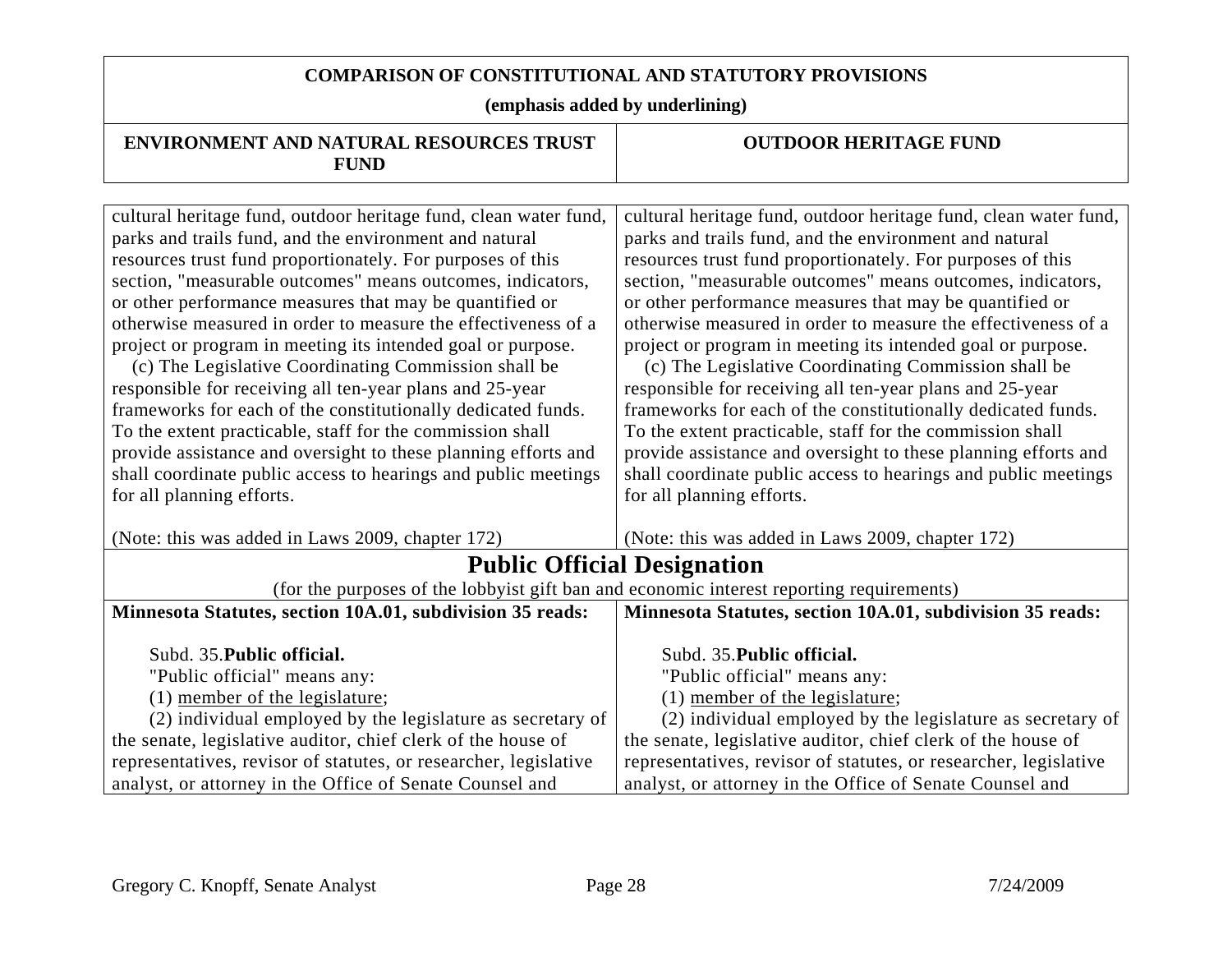| ENVIRONMENT AND NATURAL RESOURCES TRUST<br><b>FUND</b>          | <b>OUTDOOR HERITAGE FUND</b>                                    |
|-----------------------------------------------------------------|-----------------------------------------------------------------|
|                                                                 |                                                                 |
| Research or House Research;                                     | Research or House Research;                                     |
| (3) constitutional officer in the executive branch and the      | (3) constitutional officer in the executive branch and the      |
| officer's chief administrative deputy;                          | officer's chief administrative deputy;                          |
| (4) solicitor general or deputy, assistant, or special          | (4) solicitor general or deputy, assistant, or special          |
| assistant attorney general;                                     | assistant attorney general;                                     |
| (5) commissioner, deputy commissioner, or assistant             | (5) commissioner, deputy commissioner, or assistant             |
| commissioner of any state department or agency as listed in     | commissioner of any state department or agency as listed in     |
| section 15.01 or 15.06, or the state chief information officer; | section 15.01 or 15.06, or the state chief information officer; |
| (6) member, chief administrative officer, or deputy chief       | (6) member, chief administrative officer, or deputy chief       |
| administrative officer of a state board or commission that has  | administrative officer of a state board or commission that has  |
| either the power to adopt, amend, or repeal rules under         | either the power to adopt, amend, or repeal rules under         |
| chapter 14, or the power to adjudicate contested cases or       | chapter 14, or the power to adjudicate contested cases or       |
| appeals under chapter 14;                                       | appeals under chapter 14;                                       |
| (7) individual employed in the executive branch who is          | (7) individual employed in the executive branch who is          |
| authorized to adopt, amend, or repeal rules under chapter 14    | authorized to adopt, amend, or repeal rules under chapter 14    |
| or adjudicate contested cases under chapter 14;                 | or adjudicate contested cases under chapter 14;                 |
| (8) executive director of the State Board of Investment;        | (8) executive director of the State Board of Investment;        |
| (9) deputy of any official listed in clauses $(7)$ and $(8)$ ;  | (9) deputy of any official listed in clauses $(7)$ and $(8)$ ;  |
| (10) judge of the Workers' Compensation Court of                | (10) judge of the Workers' Compensation Court of                |
| Appeals;                                                        | Appeals;                                                        |
| (11) administrative law judge or compensation judge in          | (11) administrative law judge or compensation judge in          |
| the State Office of Administrative Hearings or unemployment     | the State Office of Administrative Hearings or unemployment     |
| law judge in the Department of Employment and Economic          | law judge in the Department of Employment and Economic          |
| Development;                                                    | Development;                                                    |
| (12) member, regional administrator, division director,         | (12) member, regional administrator, division director,         |
| general counsel, or operations manager of the Metropolitan      | general counsel, or operations manager of the Metropolitan      |
| Council;                                                        | Council:                                                        |
| (13) member or chief administrator of a metropolitan            | (13) member or chief administrator of a metropolitan            |